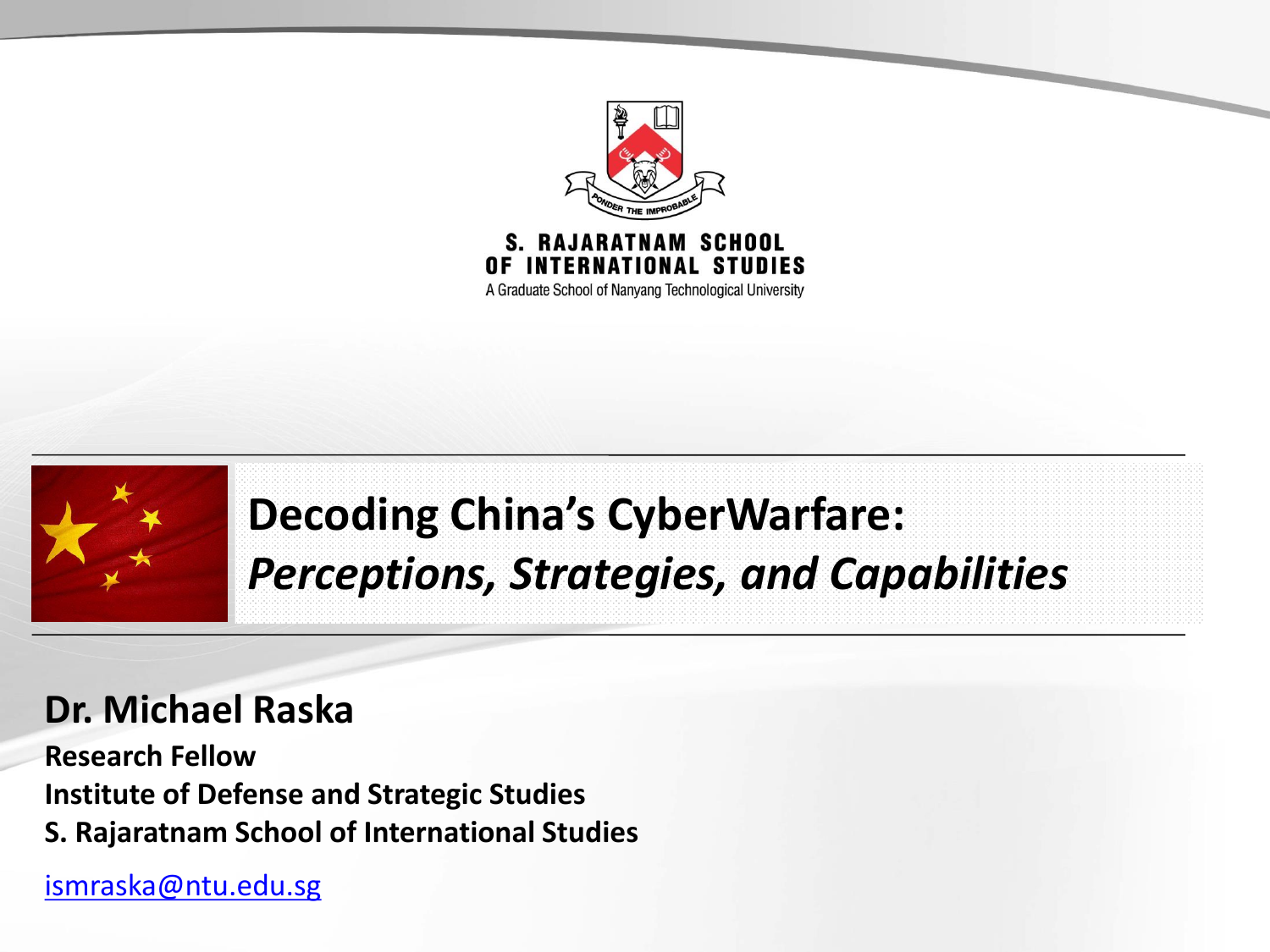## **Introduction:**

- **Cybersecurity has become a major source of tension among many countries;**
	- rapid expansion and deepening technological sophistication of the Internet;
	- growing reliance of governments and societies on cyber-based systems
	- military operations, commercial activities, governance;
- Western/U.S. intelligence assessments often point to a growing number of **destructive cyber-attacks originating from China;**
- **Beijing has repeatedly denied carrying out cyber-attacks against any country, and called for both bilateral and multilateral cooperation to govern the Internet**
- **Cybersecurity is now a top priority in both Washington and Beijing;** - little progress in reducing suspicions and developing cooperation;
	- both U.S. and China are strengthening their capacity to engage in both defensive and offensive cyber operations;

#### **Important to examine Chinese views, beliefs, and assumptions on cybersecurity**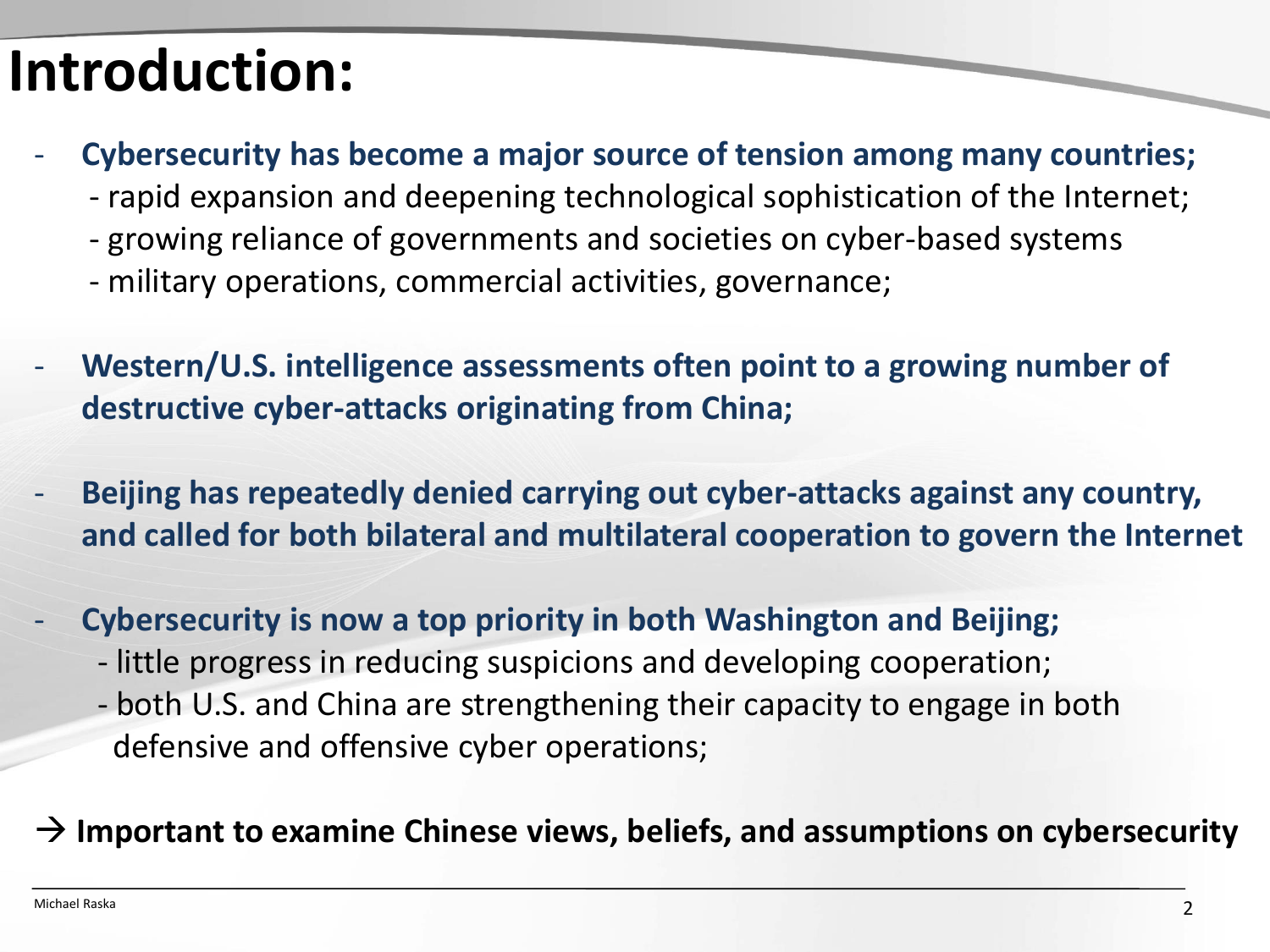### **Outline:**

#### **Part 1. Chinese viewpoints on four basic aspects:**

- (1) Definition of Cybersecurity and Key Challenges;
- (2) Cybersecurity Threats Posed by the U.S. and other countries;
- (3) Origins and Motives Underlying These Threats;
- (4) Chinese Preferences for Mitigating Cyber Threats;

#### **Part 2. Assessment of China's capability to conduct CNO**

- (5) PLA CyberWarfare Strategy at the Campaign and Strategic Level;
- (6) Principal Individual Actors & Entities;
- (7) Cyberespionage

#### **Conclusion: The Future of Cyberwarfare**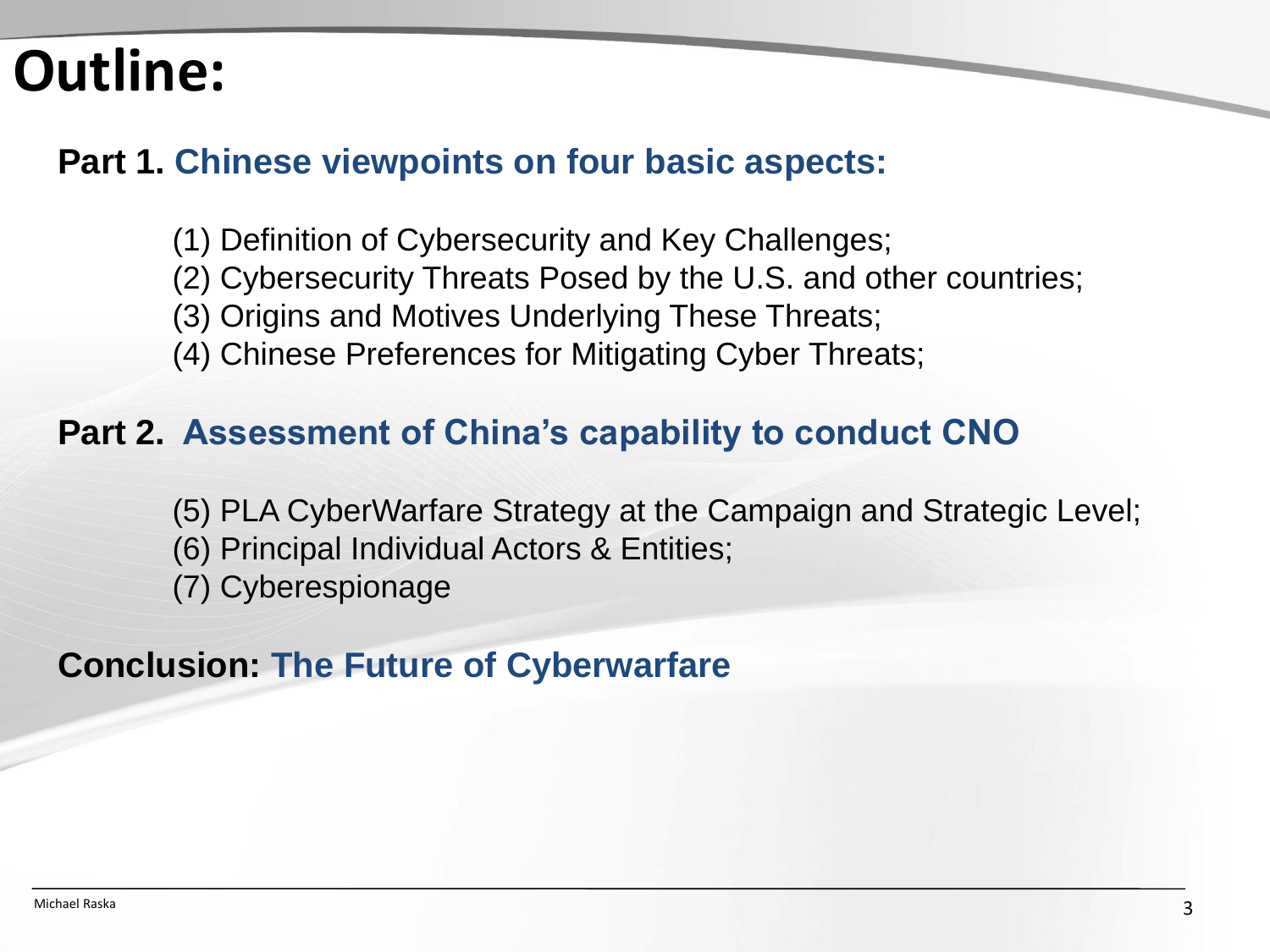### **Note on Sources:**

#### **Part 1. Chinese viewpoints on four basic aspects:**

- Michael D. Swaine, "Chinese Views on Cybersecurity in Foreign Relations" (China Leadership Monitor, 2013);
- Jon Lindsay, "China and Cybersecurity: Political, Economic, and Strategic Dimensions" (IGCC, UC San Diego, 2012).
- The Information Office of the State Council, "The Internet in China" White Paper 2010.

#### **Part 2. Assessment of China's capability to conduct CNO**

- The US-China Economic and Security Review Commission Reports;
- Mark Stokes and Russell Hsiao, "Countering Chinese Cyber Operations" (Project2029 Institute, 2012)
- Tobias Feakin, "Enter the Cyber Dragon: Understanding Chinese Intelligence Agencies's Cyber Capabilities" (ASPI Special Report, 2013);
- Mandiant, "APT1 Exposing One of China's Cyber Espionage Units" (Mandiant Report 2013);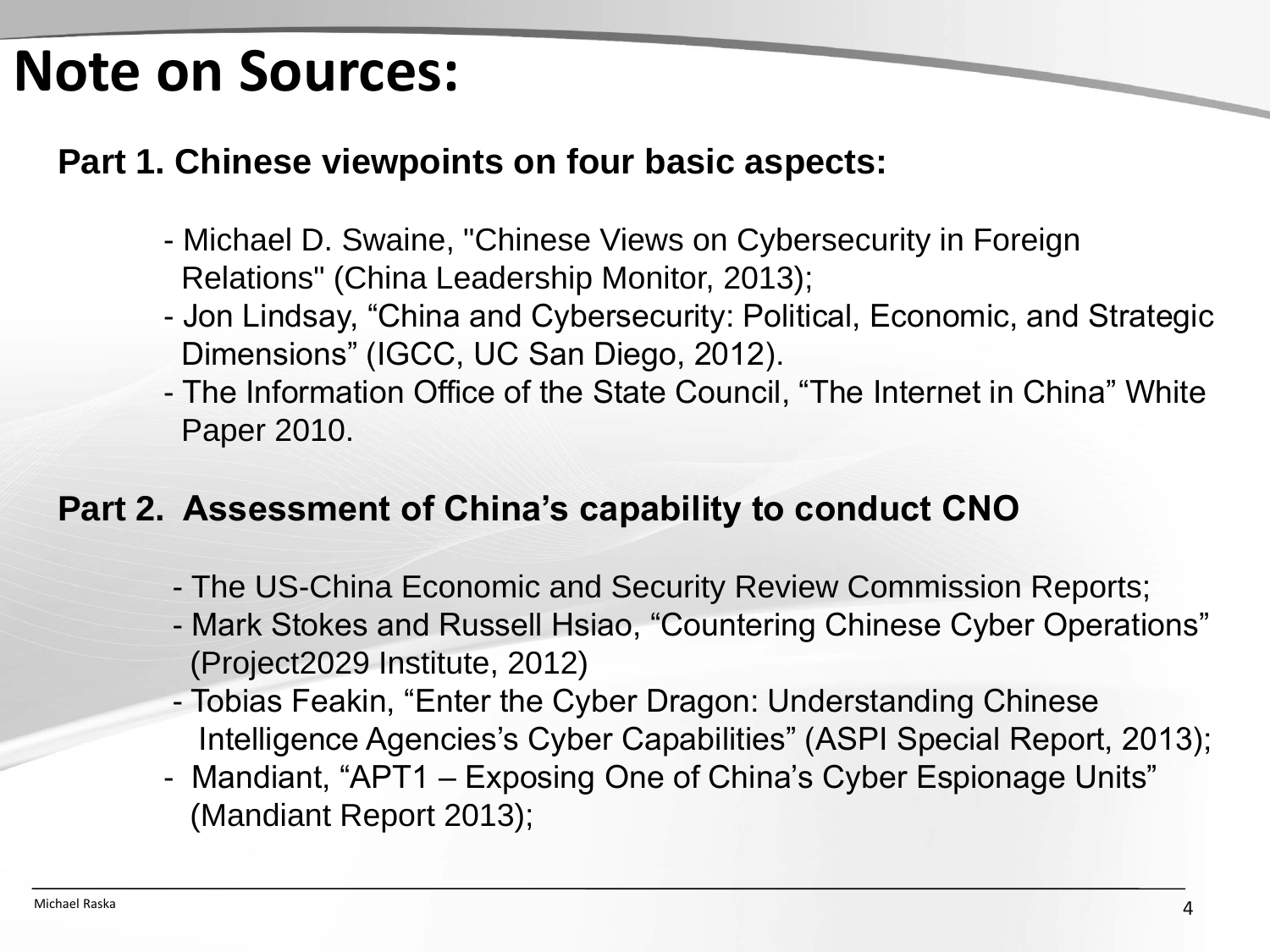#### **Part 1:**

### **Chinese viewpoints on Cyber Security**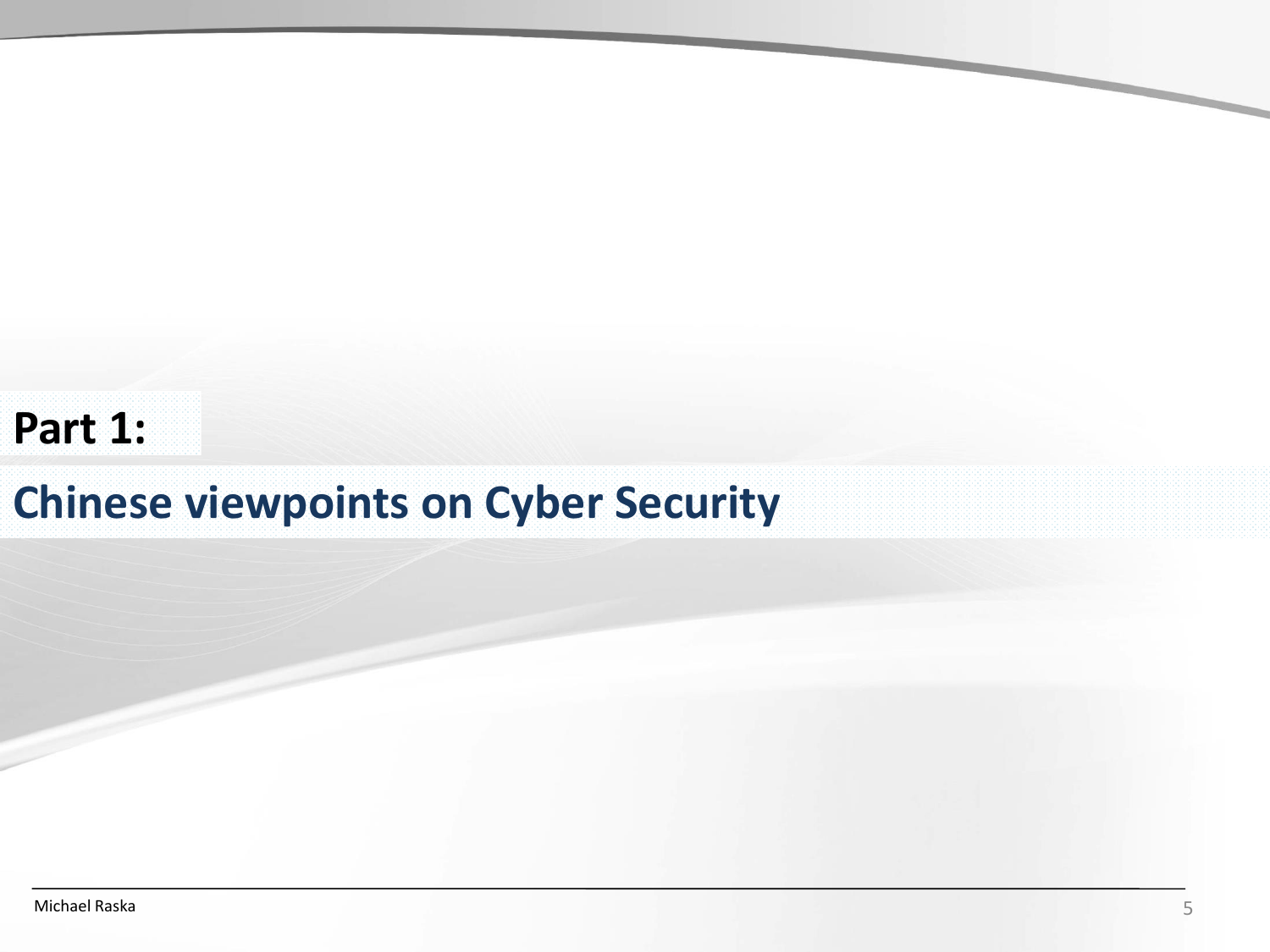# **Chinese Definitions of Cybersecurity:**

**To what extent and in what manner do Chinese definitions of cybersecurity and Chinese views on the cybersecurity differ from other countries?**

- **1. Authoritative Sources (PRC Government, if publicly available)**
- **2. Quasi-Authoritative Sources**
- **3. Non-Authoritative Sources**
- **Authoritative sources: do NOT provide detailed definition of cybersecurity and the challenges it poses:**
	- PRC government statements refer to the growth of the Internet;
	- The increasing dependence of many nations on cyber-based activities;
	- The potential dangers posed by cyber attacks or incursions;
	- The need for governments to provide more supervision over the Internet;
- **Non-Authoritative sources provide much more detailed discussion;**

**Apparent unanimity and support for official position / no internal debates**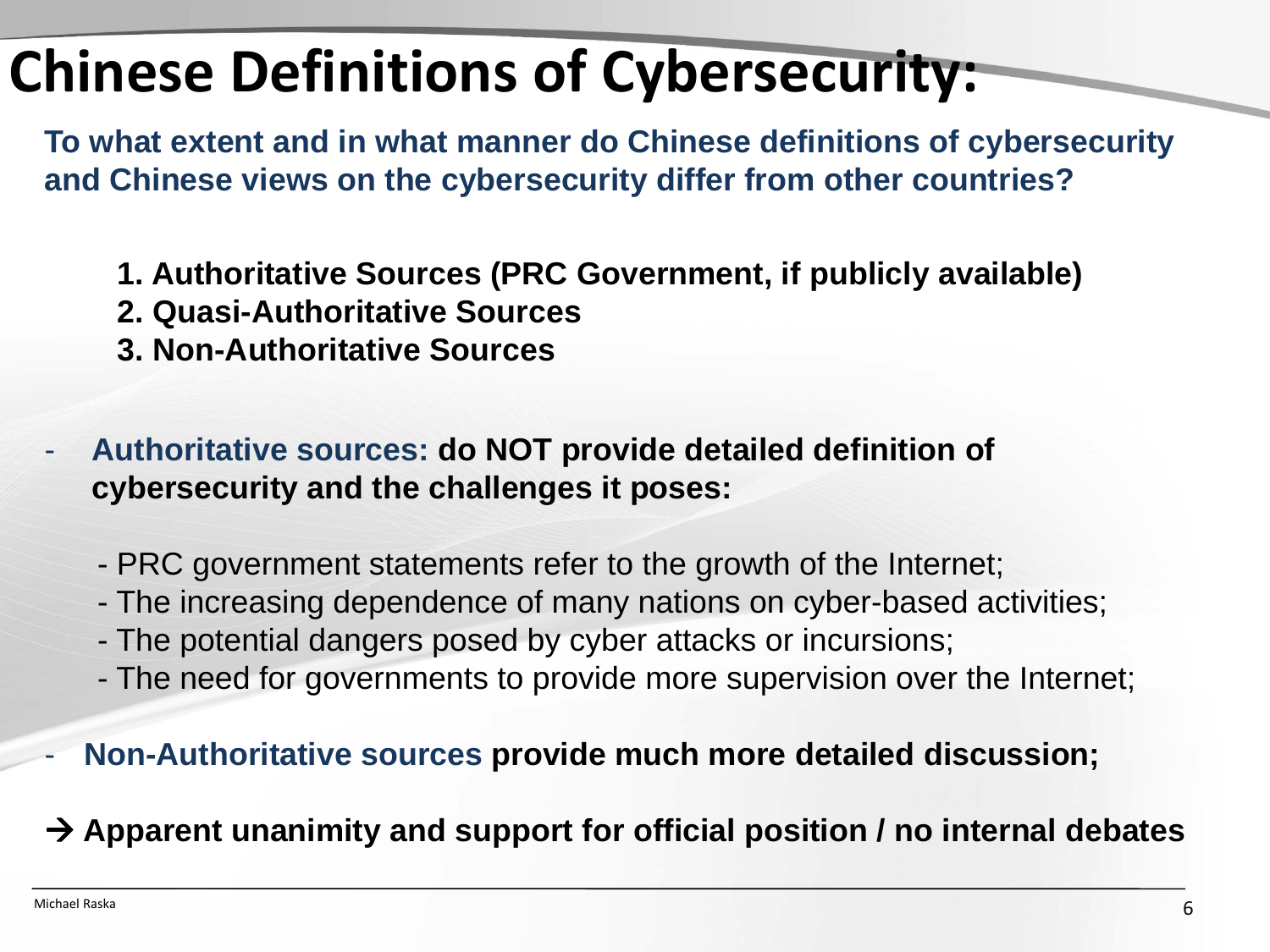### **General Perceptions:**

**Most Chinese view cybersecurity in similar terms as in other countries:**

 $\rightarrow$  Protection of the Internet against harmful activities that undermine or affect China's national security, commercial, social, and individual interests;

*"Cyber security is an international… issue and hacker attack is a common challenge facing the whole world."*

*"[The Internet is] transnational and anonymous; it involves multiple fields and multiple agencies, there is a coexistence of hardware and software, there is an overlap of the virtual world and reality."*

#### **Most Chinese have the same concerns as much of the rest of the world:**

 $\rightarrow$  Harmful cyber-activities: efforts to crash, slow, or paralyze vital cyber-based infrastructure, diffusion of information or images harmful to the polity, society, or the economy, espionage, cyber crime, actions designed to weaken the capacity of the state to defend itself through military and other means.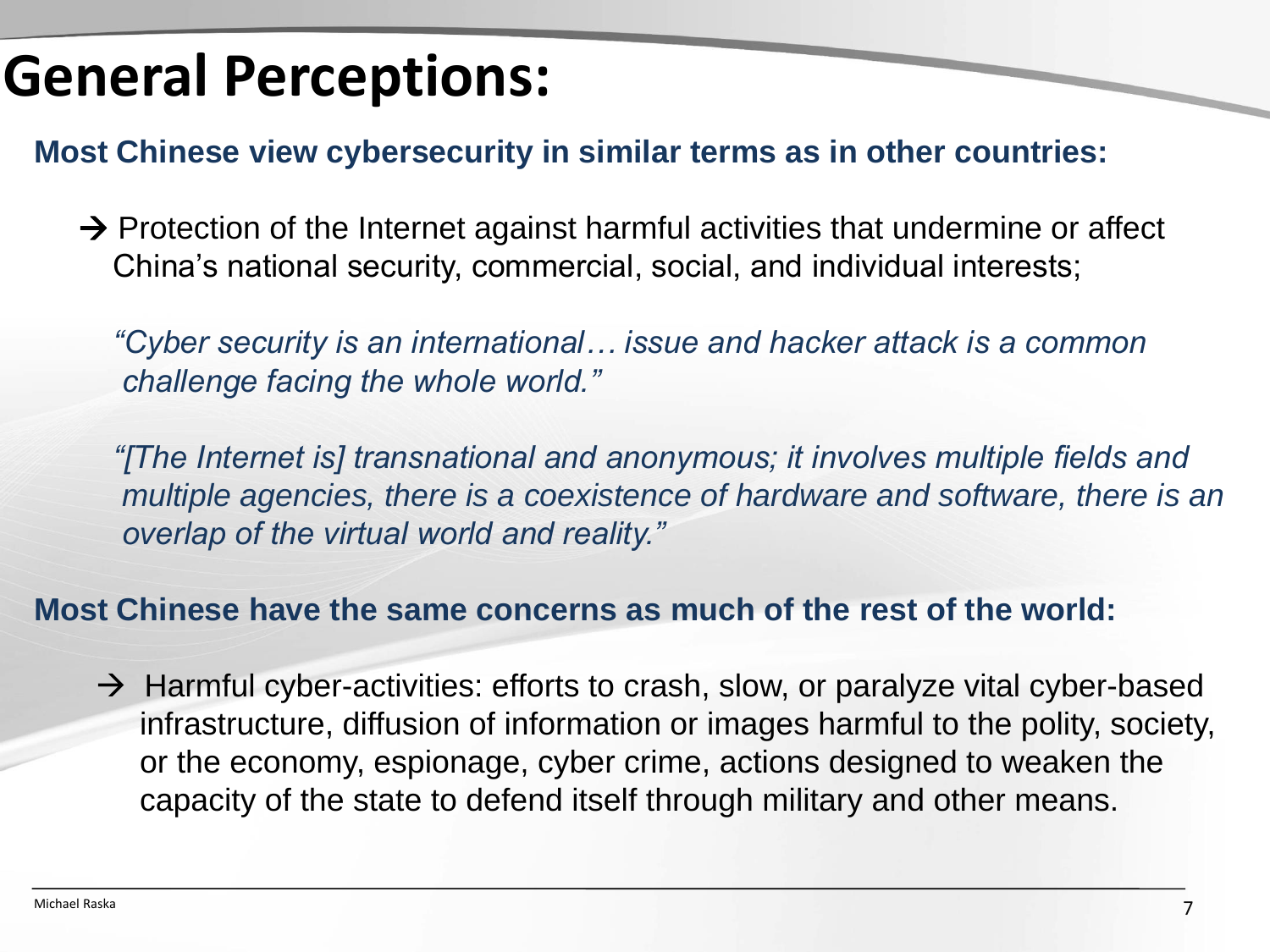# **Concept of "Cyber Sovereignty":**

- Both Ministry of Foreign Affairs and Ministry of Defense officials often state that *"China is a major victim of hacker attacks."*
- Chinese military often cites statistics on the number of cyber-attacks on its systems, in large part to rebut foreign accusations that the PLA is conducting huge numbers of attacks on others;
- **Emphasis on cyber threats that challenge existing domestic social and political norms or values and sovereignty of the nation-state:**

**Concepts:** *Sovereign "Virtual Territory" or "Cyber Sovereignty"*

- $\rightarrow$  The need for a government to identify the boundaries of such territory and protect it against cyber-based threats – Defend China's Cyber Sovereignty
- $\rightarrow$  Non-authoritative sources often cite the disruptive impact of social networking in the Middle East;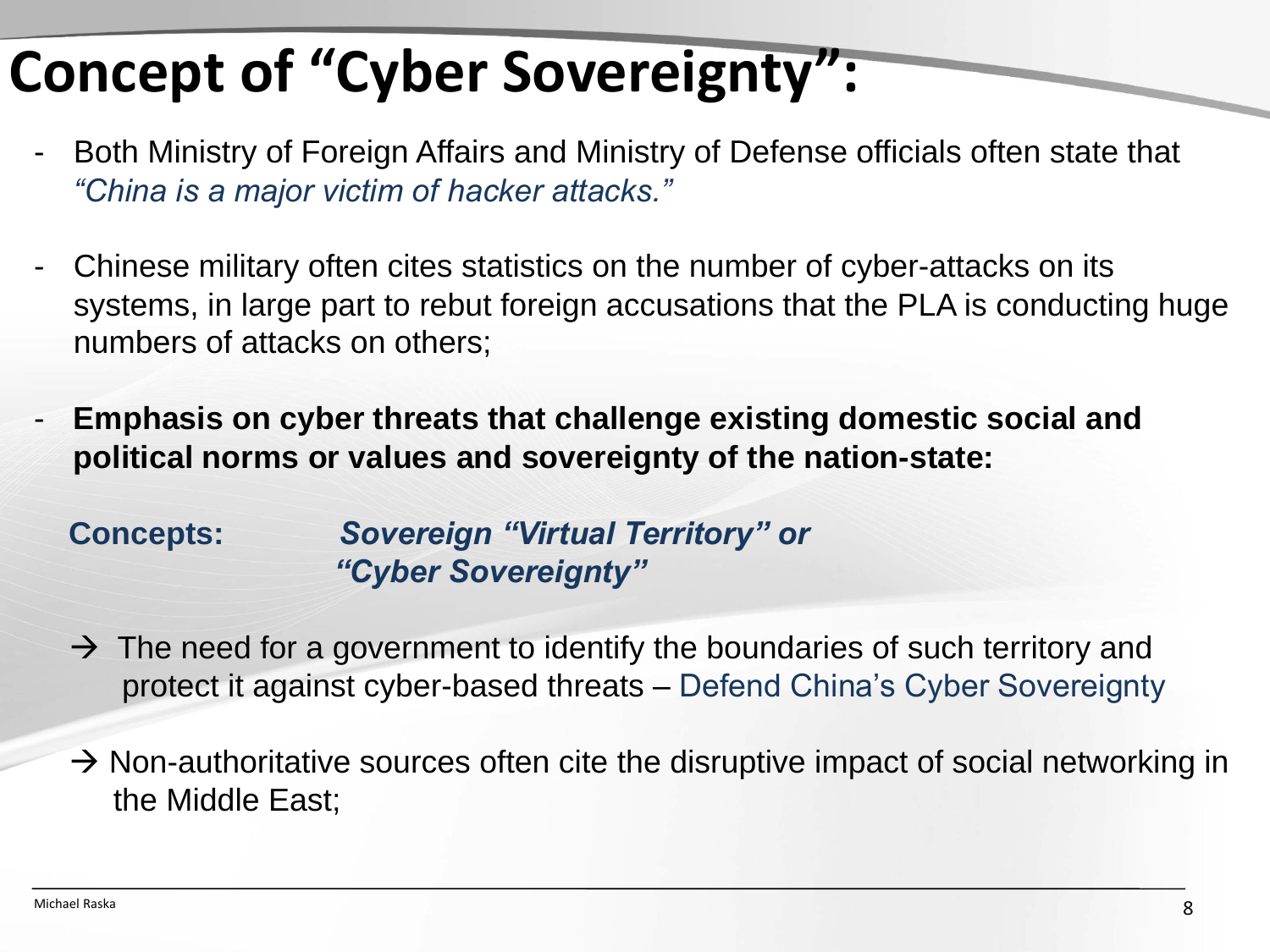# **"Ideological Dimension":**

**Academy of Military Sciences (AMS):** *"The strategic significance of the Internet lies in the fact that it has become an effective tool that beaks national boundaries, communicates information worldwide, and influences international and domestic affairs."*

- → Acute sensitivity of the PRC government to potential threats posed by any "unregulated" activity → Strong Chinese concern with social disorder;
- → State-centric orientation toward cybersecurity more than in Western democracies **more direct, activist, and ideological role for government;**

*"Freedom on the Internet is… subject to laws and morality"*

 **Many non-authoritative sources repeatedly assert that China is highly vulnerable to cyber attacks** because it relies primarily on developed countries (U.S.) fore core network technologies;

#### **"Ideological" Dimension of Cybersecurity**

Defense and expansion of "socialist ideology and culture";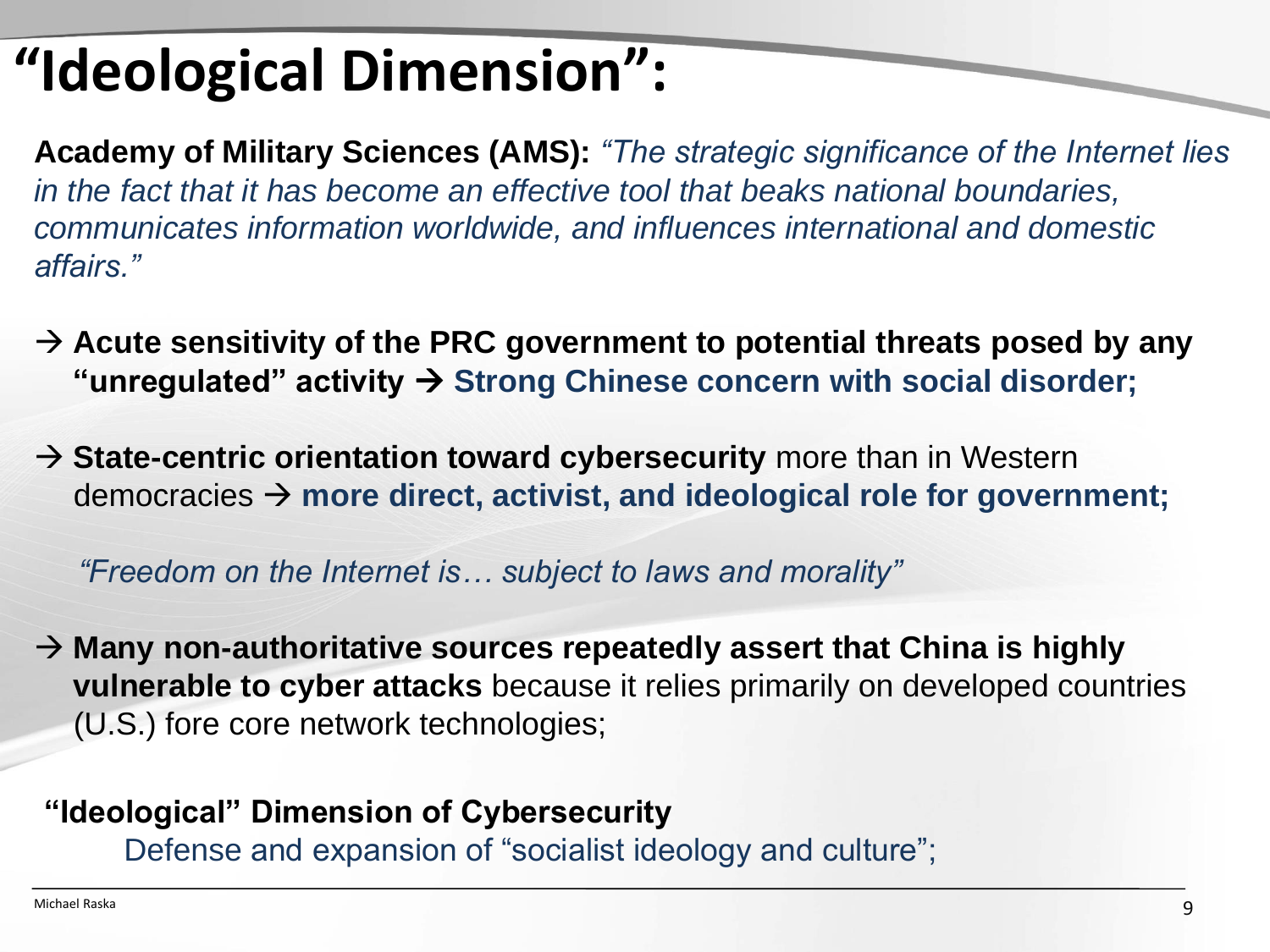# **"U.S. Dominance of Global Cyber System":**

*Non-authoritative Sources:* 

#### **U.S. dominance and de facto control over Internet technologies and cyber infrastructure:**

- Source of instability and potential danger for the global cyber system;
- Many Chinese source declare that 10 (if not all) of the 13 so-called root servers essential to the function of the Internet are located in the U.S.; *"80% of the worldwide Internet data transmission and processing occurs in the U.S."*

#### **Quasi-authoritative Sources are more direct:**

"All root servers are under the unified control of the ICANN (Internet Corporation *for Assigned Names and Numbers), which has the mandate of the U.S. government. It is responsible for the management of Internet root name servers, domain name systems, and IP addresses worldwide."* 

*"The Chinese Internet industry is running in the hands of the U.S."*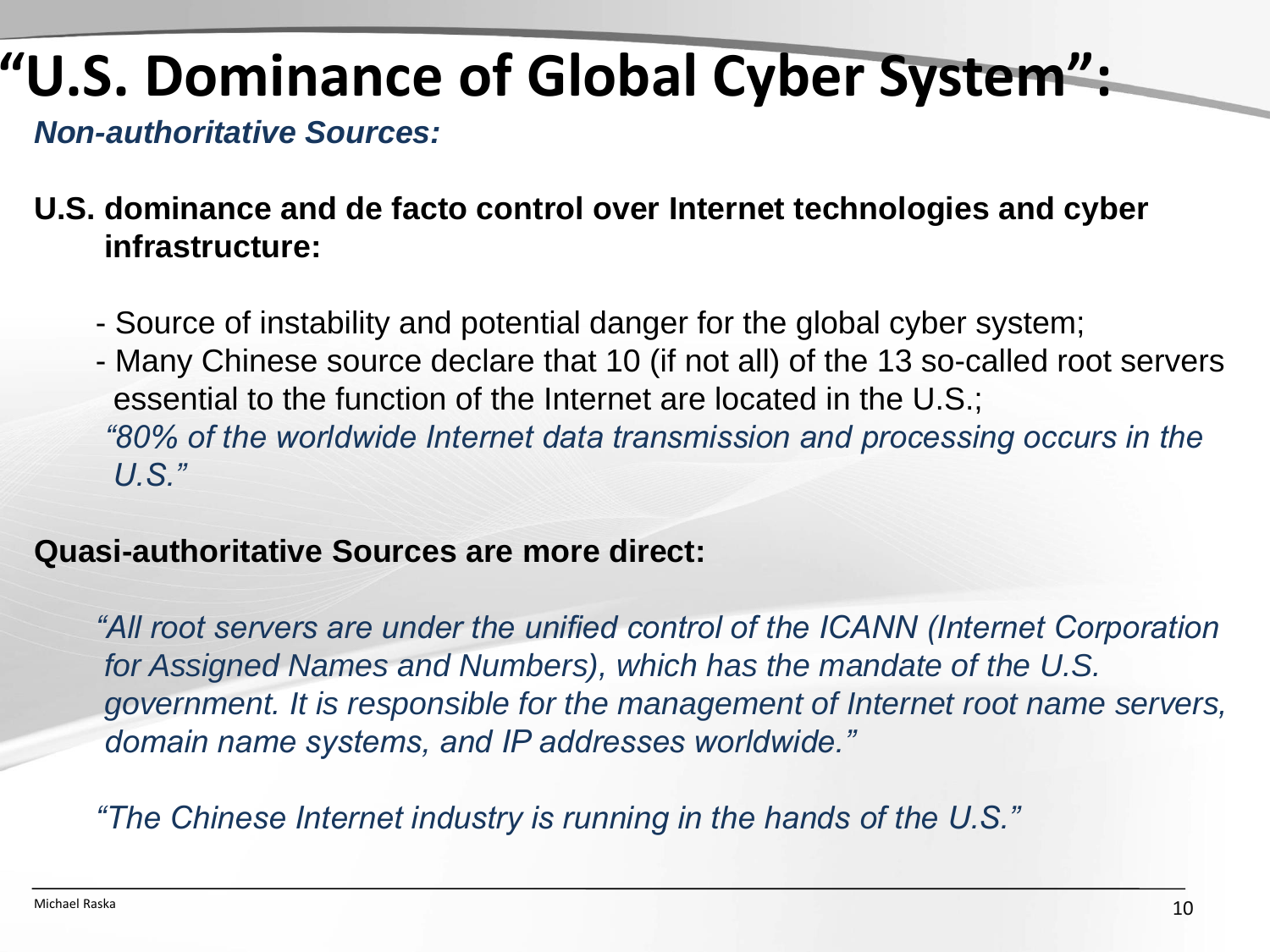## **"U.S. Dominance of Global Cyber System":**

*Authoritative Sources:* 

**Do not publicly identify the US government, much less Western governments in general, as the verifiable source of the major types of cybersecurity threats:**

*"As far as we know, cyber attacks against China mainly originate from the U.S. (as indicated by the apparent location of the attackers' IP address)… we are keenly aware of the complexity of the Internet environment so we do not come to the conclusion that it is the U.S. institutions or individuals that have carried out the attacks." [Foreign Ministry]*

**Military Sources:** *"As cyber attacks are transnational, anonymous and deceptive, often percolating IP addresses, we do not point fingers at the United States."*

**PRC Defense Ministry officials, however, occasionally explicitly state that many attacks** *"originated from the U.S."*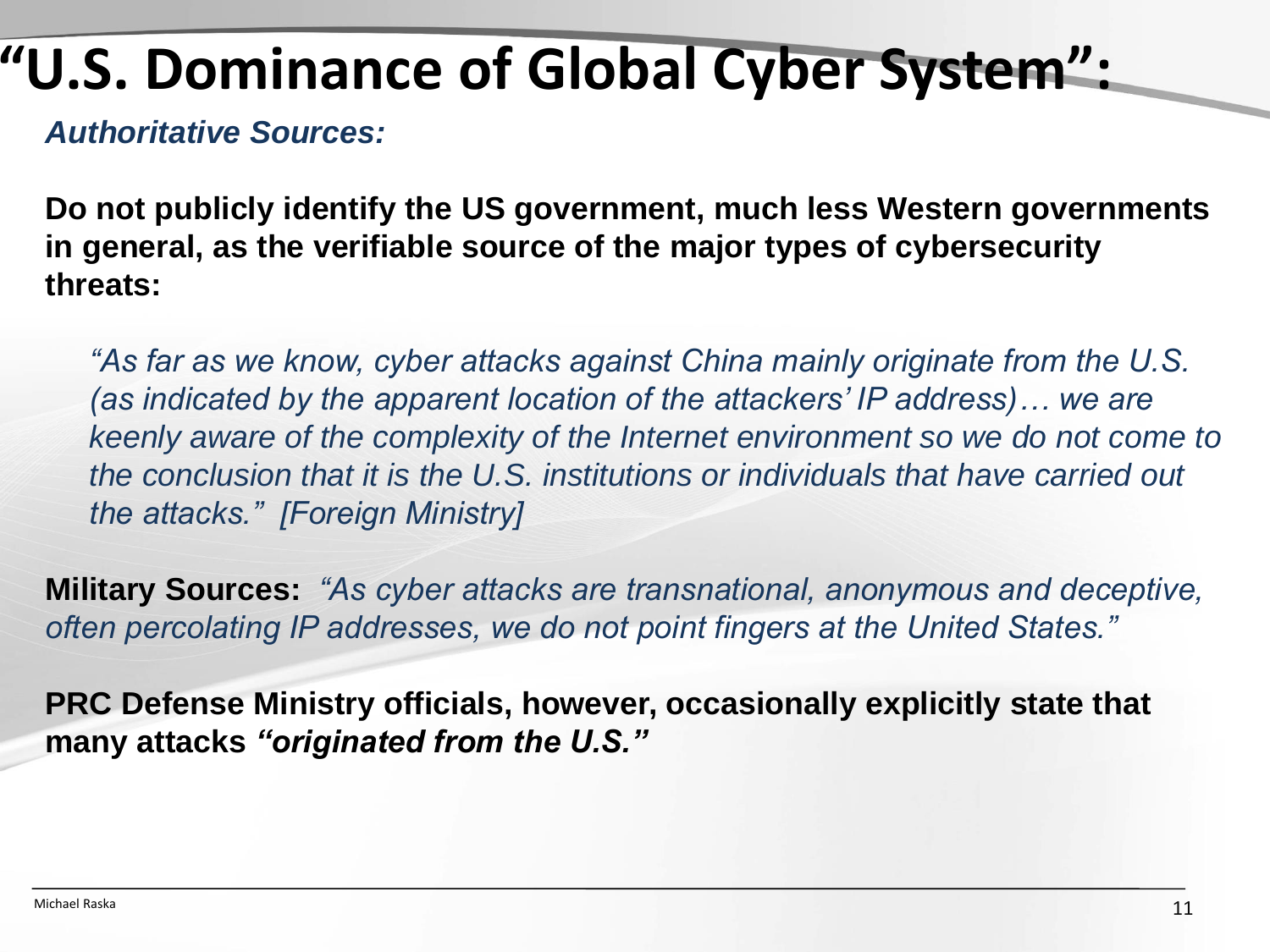## **"U.S. Double Standard":**

**Many Chinese sources regard Western and U.S. accusation that China engages in numerous cyber-activities against other countries as a sort of threat to China:**

- $\rightarrow$  They consistently and vehemently deny such accusations as groundless, fraudulent, unsubstantiated, and hence unprofessional, while repeating the claim that *"China is opposed to all hacking and other forms of cyberattacks";*
- **At the same time, authoritative, quasi-authoritative, and non-authoritative Chinese sources also charge the U.S. pursuing a double standard** by accusing others of cyber-attacks, while conducting cyber-espionage itself (Snowden/PRISM)

**Defense Ministry:** *"Prism Gate reflects the real face and hypocritical deeds of a certain country.. This kind of double standard of taking advantage of advanced information technology to seek selfish gains on the one hand while making unfounded allegations against other countries is not conducive to peace and stability in cyberspace."*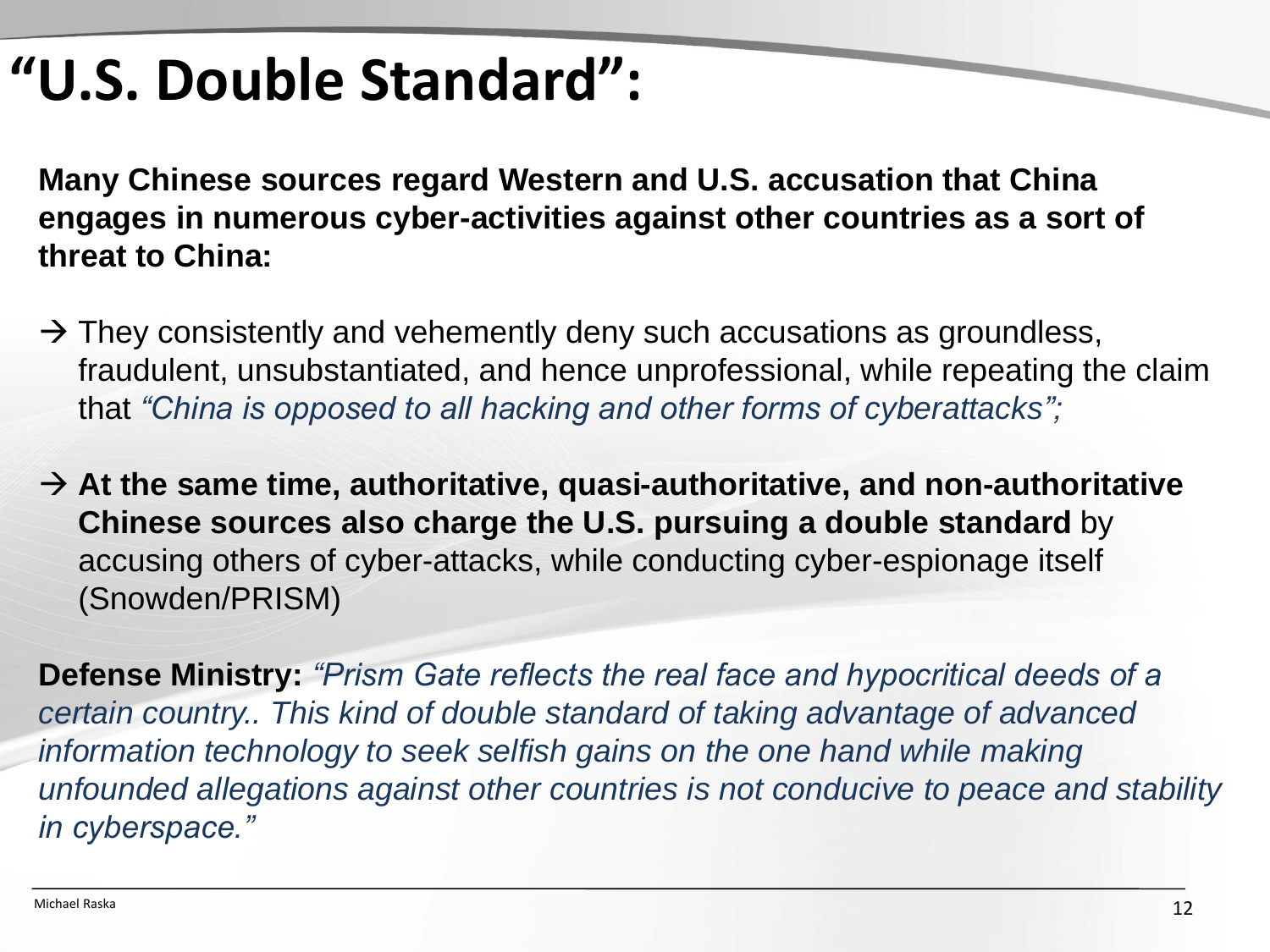# **"U.S. Militarization of Cyberspace":**

*Non-authoritative sources more vocal:*

**By developing the means to conduct offensive cyberwarfare, the U.S. is militarizing cyberspace and prompting an international cyber arms race, thereby undermining efforts to increase cybersecurity and aggravating Sino-US relations:**

*"Certain countries are now speeding up the development of cyber war forces seeking military superiority in cyberspace, giving impetus to applying armed conflict methods in cyberspace, and drawing up cyber warfare rules in disguised fashion, with the result that the risk of military conflict in cyberspace is continuing to grow, posing an increasingly obvious threat to national security and international peace."*

*"The U.S. is trying to solely seize the hegemonic status in global cyberspace and also dominate the formulation of the rules of the game for cyber warfare through a series of strategic measures, thus capturing the commanding heights of future cyber warfare."* [PLA Daily]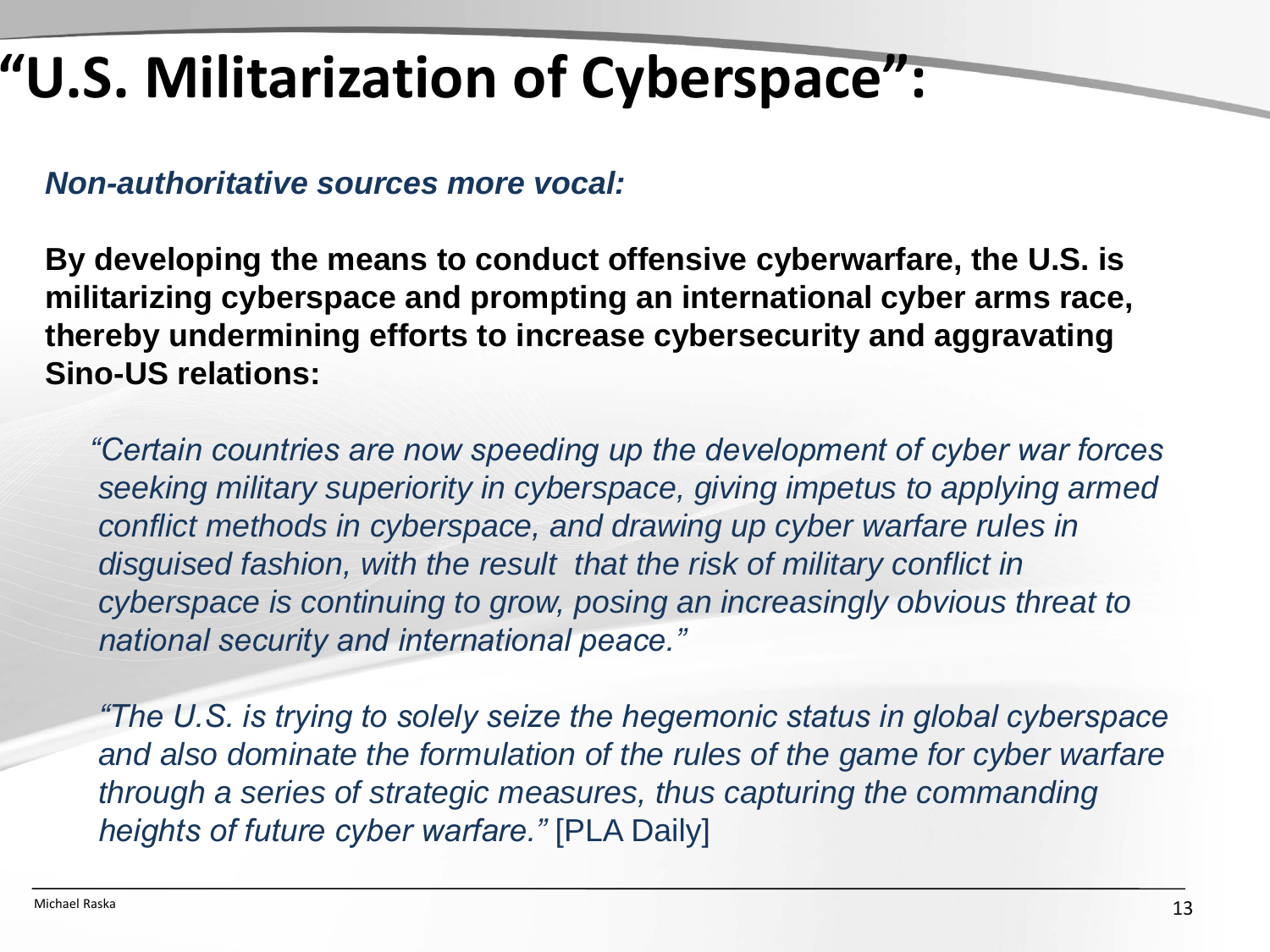## **Chinese Preferences:**

*Authoritative Sources most often address the issue:* **Foreign Ministry:**

*"China stands ready to work with the international community including the*  U.S. to carry out constructive dialogues and cooperation in the principles of *mutual respect and trust so as to jointly safeguard peace, security, openness, and cooperation of the cyberspace."*

*"The United Nations, we believe, is the most appropriate forum for deliberation and formulation of…international norms and rules on information and cyberspace security."*

 **Code of Conduct of Responsible Countries for Cybersecurity (2011); Foreign Ministry "Cyber Affairs Office" to coordinate diplomatic activities regarding cyber-affairs;**

 $\rightarrow$  Bilateral working groups with key actors such as the U.S. (i.e. The annual China-U.S. Forum on the Internet Industry; Cyber Working Group under the framework of the S&ED")

 $\overline{\phantom{a}}$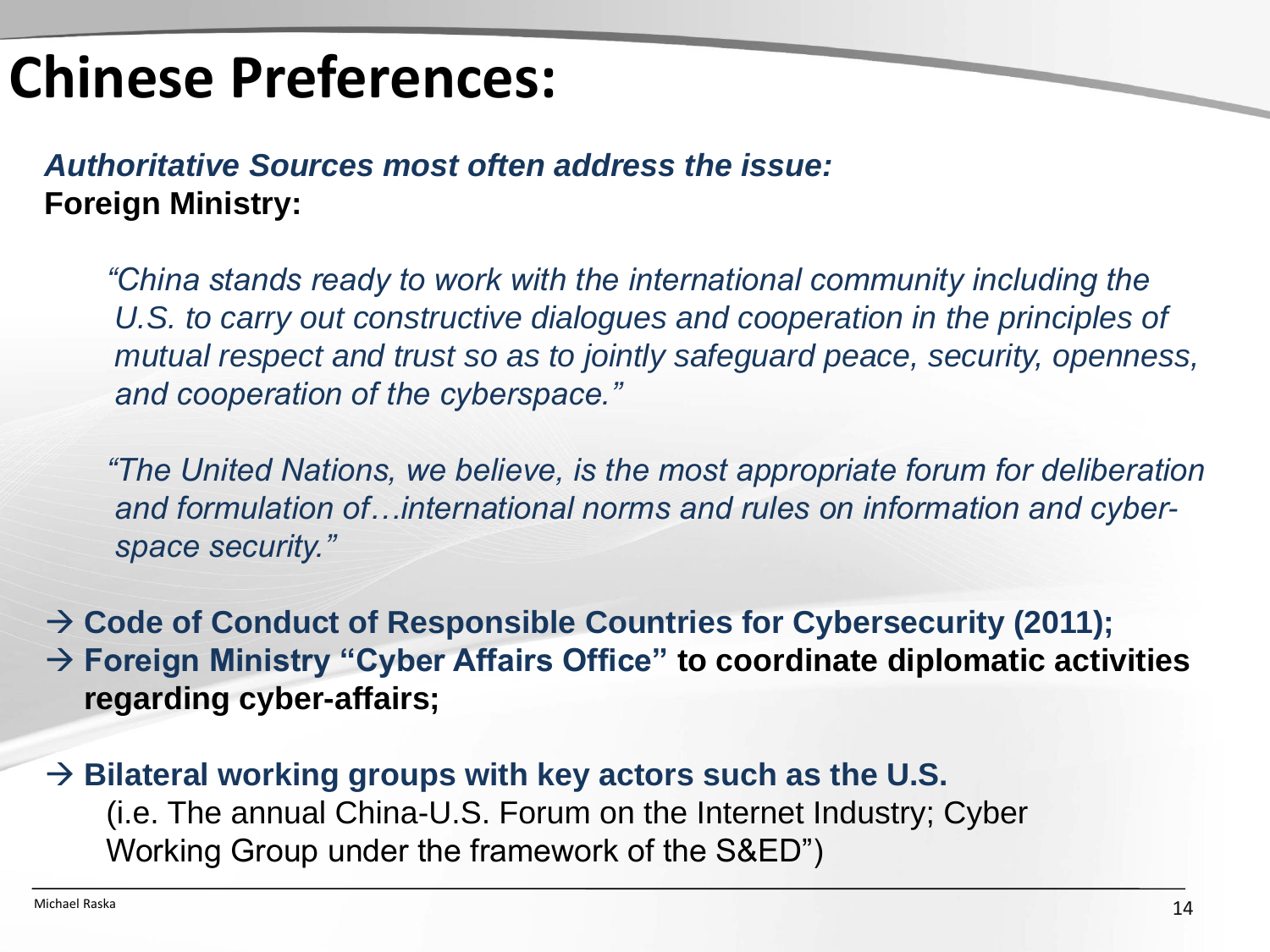## **Chinese Preferences:**

*Non-authoritative sources:*

**Emphasize the need to cooperate under the auspices of the UN to develop a common set of norms and regulations governing the Internet, PLUS:**

- $\rightarrow$  The notion of "cyber sovereignty" should constitute a key principle guiding the establishment of common norms;
- $\rightarrow$  Such an international effort should oppose the militarization of cyberspace and ultimately end the allegedly unjust and threating pattern of U.S. dominance over the Internet;
- $\rightarrow$  Stronger PRC laws to govern the Internet, as part of the overall effort to develop a common approach in this area;

 **Chinese approach differs from the US, which believes that governments should take low profile in supervising and ordering the Internet, preferring instead a "multi-stakeholder approach";**

 $\overline{\phantom{0}}$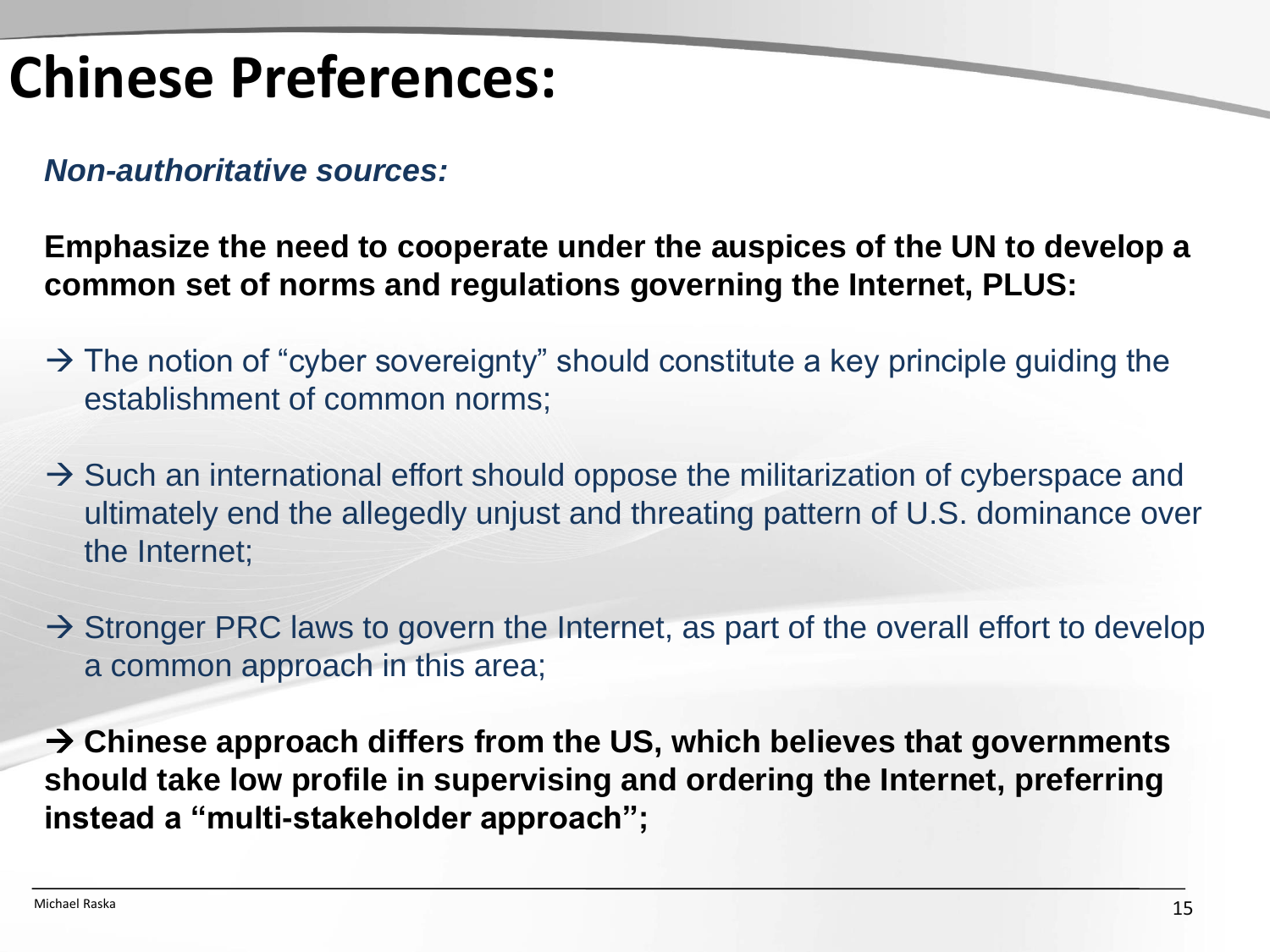#### **Part 2:**

### **China's Cyber Strategies & Capabilities**

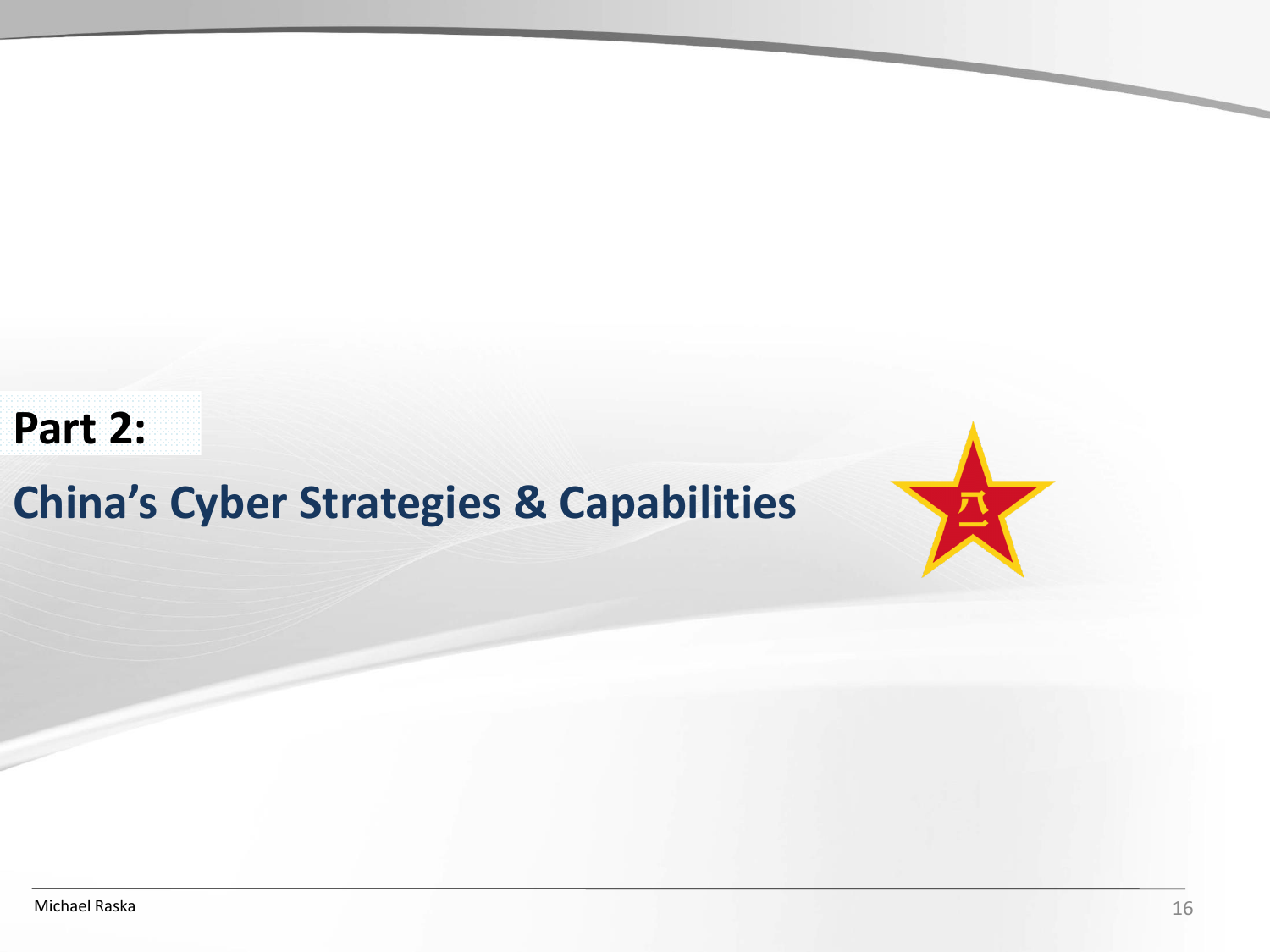## **PLA Strategic Priorities**

*"Limited, Local Wars under Informationnalized Conditions"*

#### *"Multilayered Active Defense"*

#### *"Diversified Missions"*



#### **Two-track vision of PLA's military modernization:**

(1) Upgrading of existing equipment + selective introduction of new generation systems

(2) Transformation of the PLA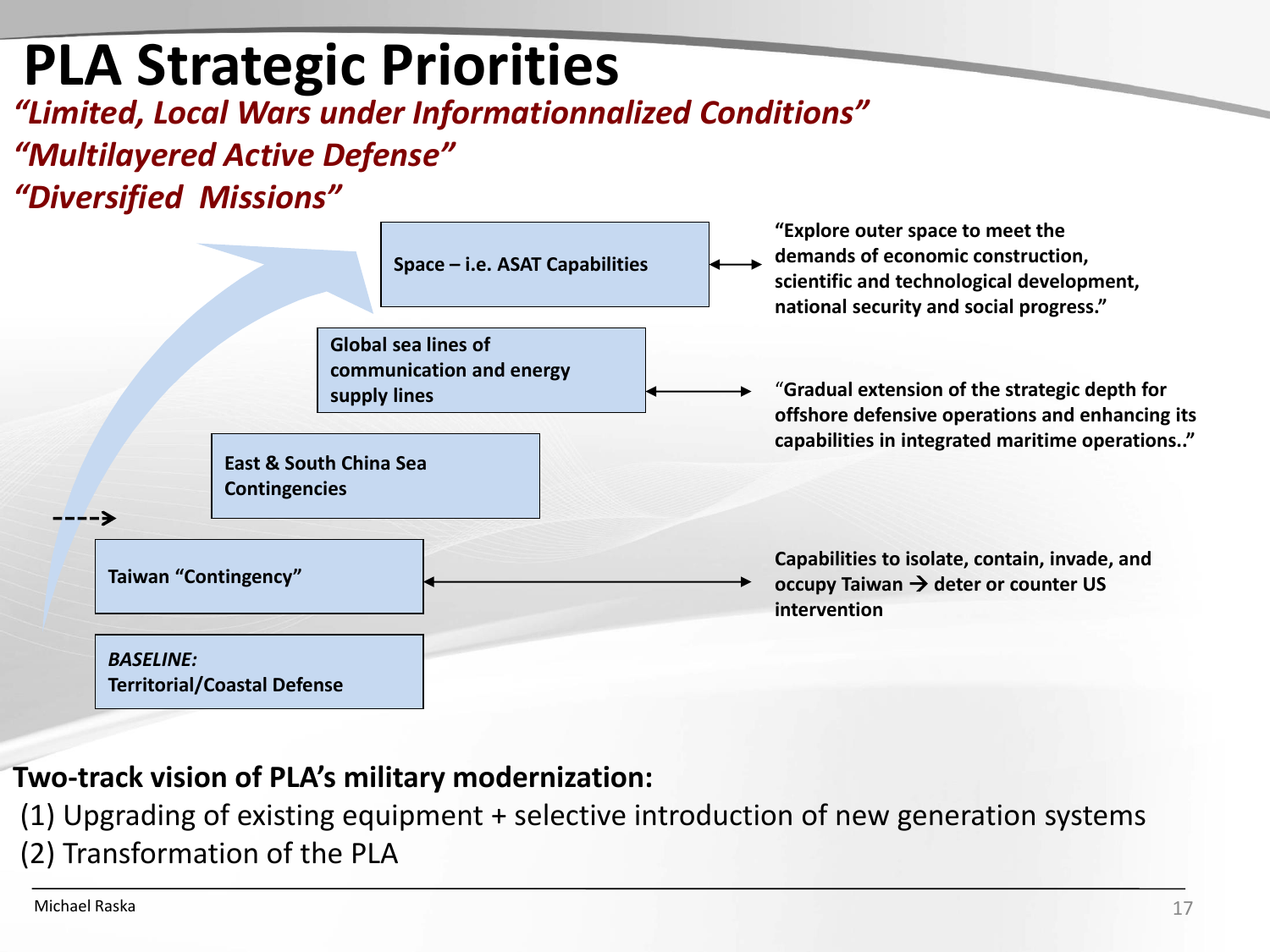### **Integrated Network Electronic Warfare:** *(wangdian yitizhan***)**

Coordinated use of CNO, electronic warfare (EW), and kinetic strikes designed to strike an enemy's networked information systems, creating "blind spots"

= Simultaneous application of electronic warfare and computer network operations against an adversary's C4ISR:

→ **EW and Counter-space Forces:** Attacks on vital targets such as an adversary's intelligence, surveillance, and reconnaissance (ISR) systems

- Electronic jamming, electronic deception and suppression to disrupt information acquisition and information transfer;

→ **CNA Attacks** on an adversary's data and networks will likely be the responsibility of **dedicated computer network attack and exploitation units;**

**-** Virus attacks, hacking to sabotage information processing;

Cyber Operations will be widely employed in the earliest phases of a conflict, and possibly preemptively against an enemy's information systems and C4ISR systems  $\rightarrow$  the objective is to deny an enemy access to information essential for continued combat operations;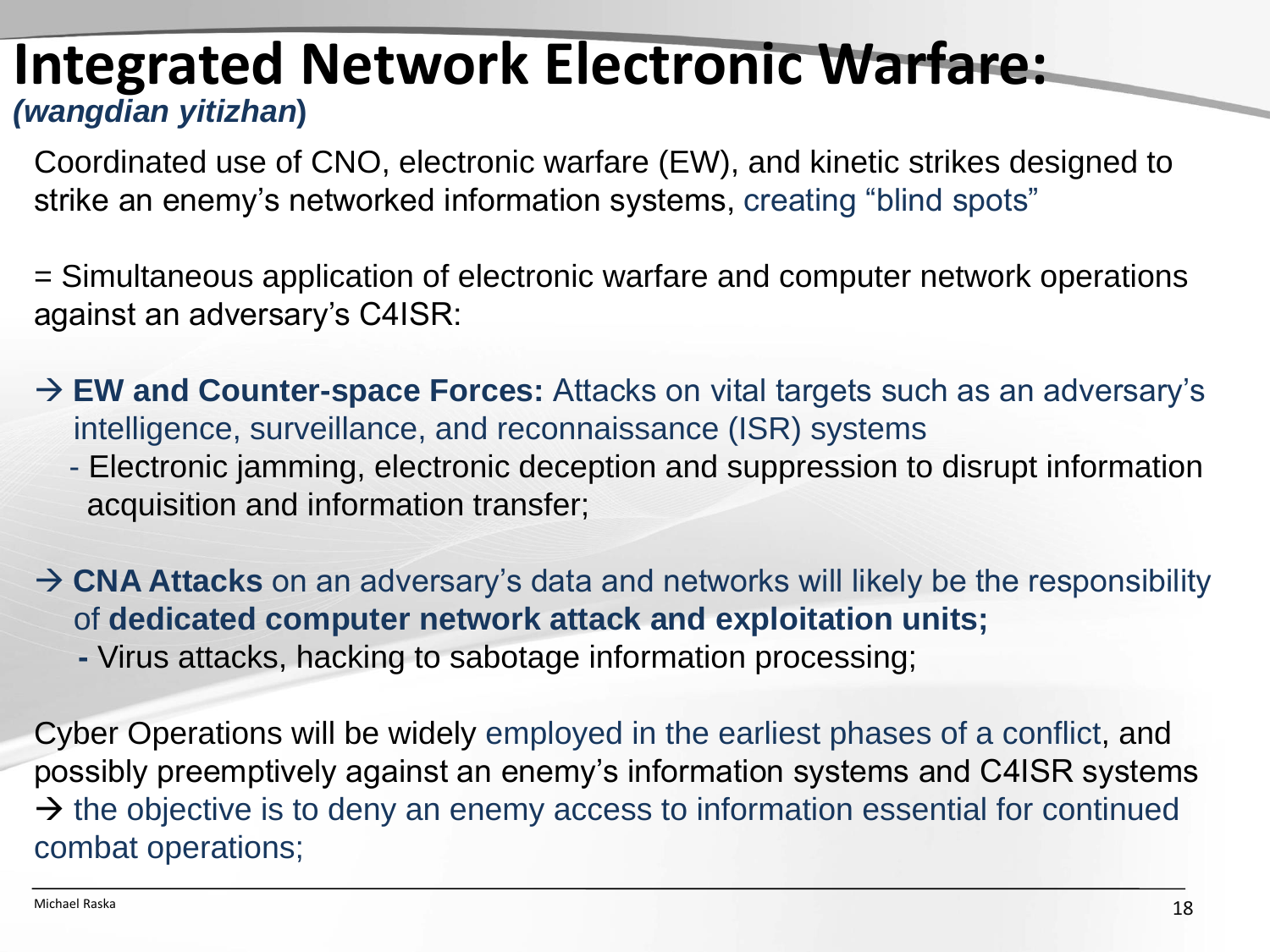# **Information Dominance:**

PLA assessments of current and future conflicts note that *campaigns will be conducted in all domains simultaneously: ground, air, sea, and electromagnetic spectrum* 

 $\rightarrow$  PLA's adoption of the "Informationized Conditions" doctrine:

*Achieving information dominance* is one of the key goals for the PLA at the strategic and campaign level, according to *The Science of Military Strategy and The Science of Campaigns* - two of the PLA's most authoritative public statements on its doctrine for military operations;

- $\rightarrow$  Seizing control of an adversary's information flow and establishing information dominance (*zhi xinxi quan*) are essential requirements in the PLA's campaign strategy and are considered so fundamental that *The Science of Military Strategy*  considers them a prerequisite for seizing air and naval superiority;
- $\rightarrow$  Both identify enemy C4ISR and logistics systems networks as the highest priority for IW attacks, which may guide targeting decisions against the US or other technologically advanced opponents during a conflict
- $\rightarrow$  "blindness, deafness, or paralysis created by information attacks;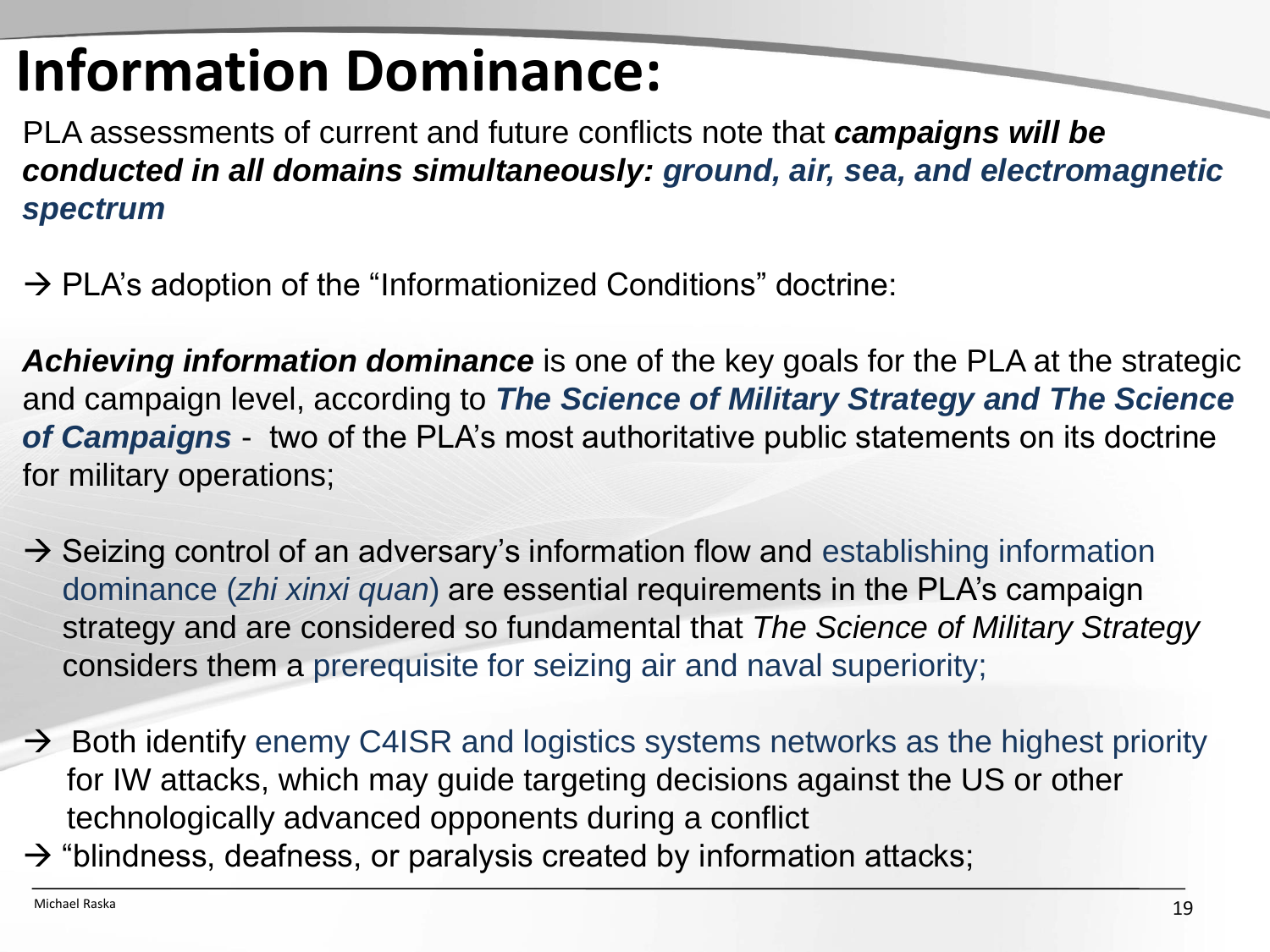## **Space-Based Information Asset Control:**

The PLA recognizes the importance of controlling space-based information assets as a means of achieving true information dominance, calling it the "new strategic high ground," and many of its advocates consider space warfare to be a subset of information warfare;

- $\rightarrow$  The PLA is seeking to develop the capability to use space for military operations while denying this same capability to an adversary;
- $\rightarrow$  PLA authors acknowledge that space dominance is also essential for operating joint campaigns and for maintaining the initiative on the battlefield;
- $\rightarrow$  Conversely, they view the denial of an adversary's space systems as an essential component of information warfare and a prerequisite for victory;

The PLA maintains a strong R&D focus on counter-space weapons and though many of the capabilities currently under development exceed purely cyber or EW options, they are nonetheless, still considered "information warfare" weapons;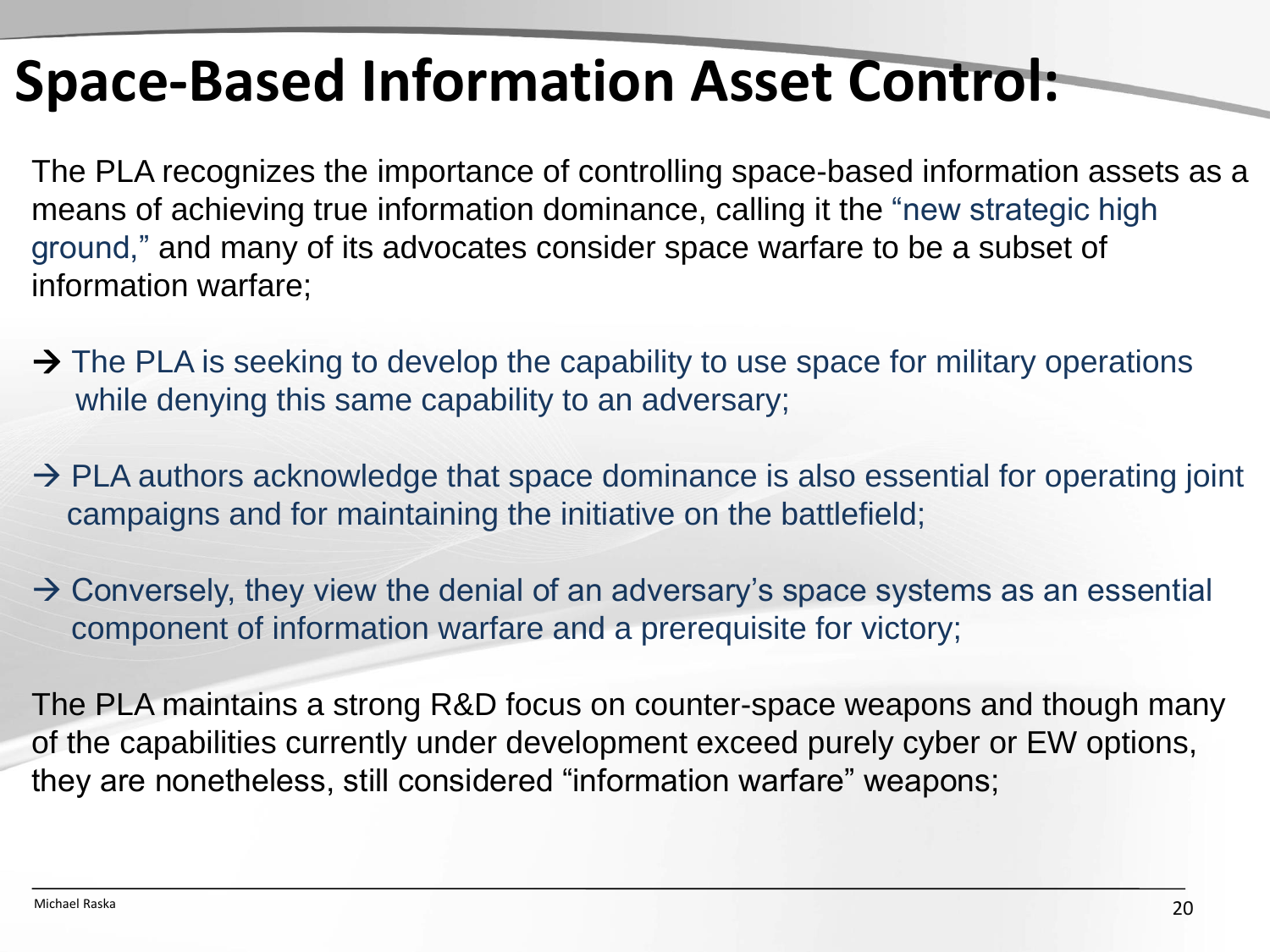## **PLA Information Warfare Planning:**

**Assessments of the likely impact on the adversary of a CNA strike** on a given node or asset. These assessments, in turn, depend **upon detailed intelligence on the adversary's network, the C2 relationships;**

- The *Science of Military Strategy* directs planners to *"grasp the operational center of gravity and choose the targets and sequence for strike…"*
- → CNO or EW weapons employed by tactical-sized units can strike strategic **targets deep in the adversary's own territory** beyond the range of most conventional weapons, possibly changing the course of the conflict;
- → PLA IW planners note that CNO is blurring the separation between the **hierarchy of "strategy," "campaign," and "combat"** (or "tactics" in Western usage);
- CNA planning also requires a *nuanced understanding of the cultural or military sensitivities surrounding how a given attack* will be perceived by an adversary;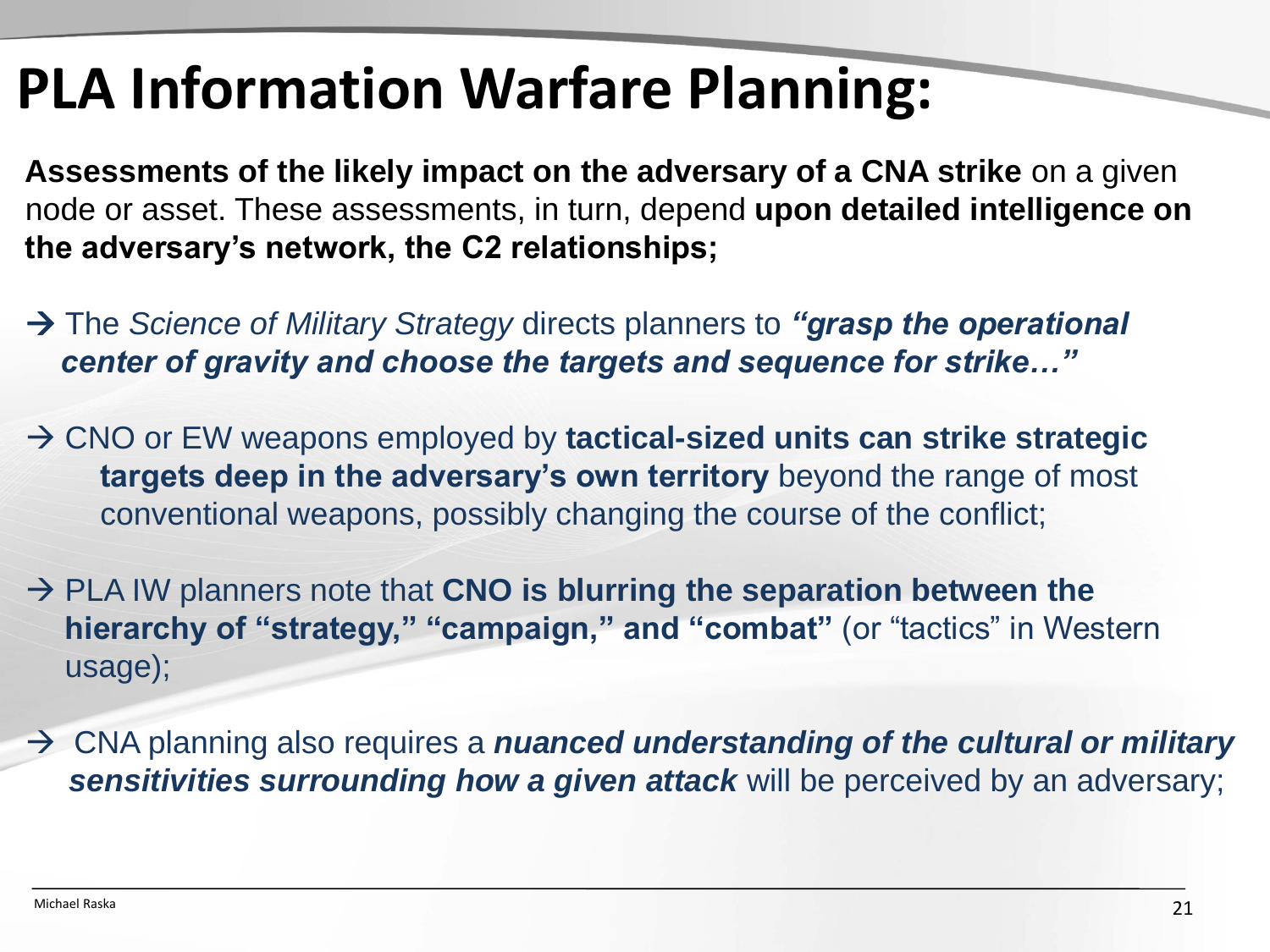### **Principal Actors and Key Entities:**

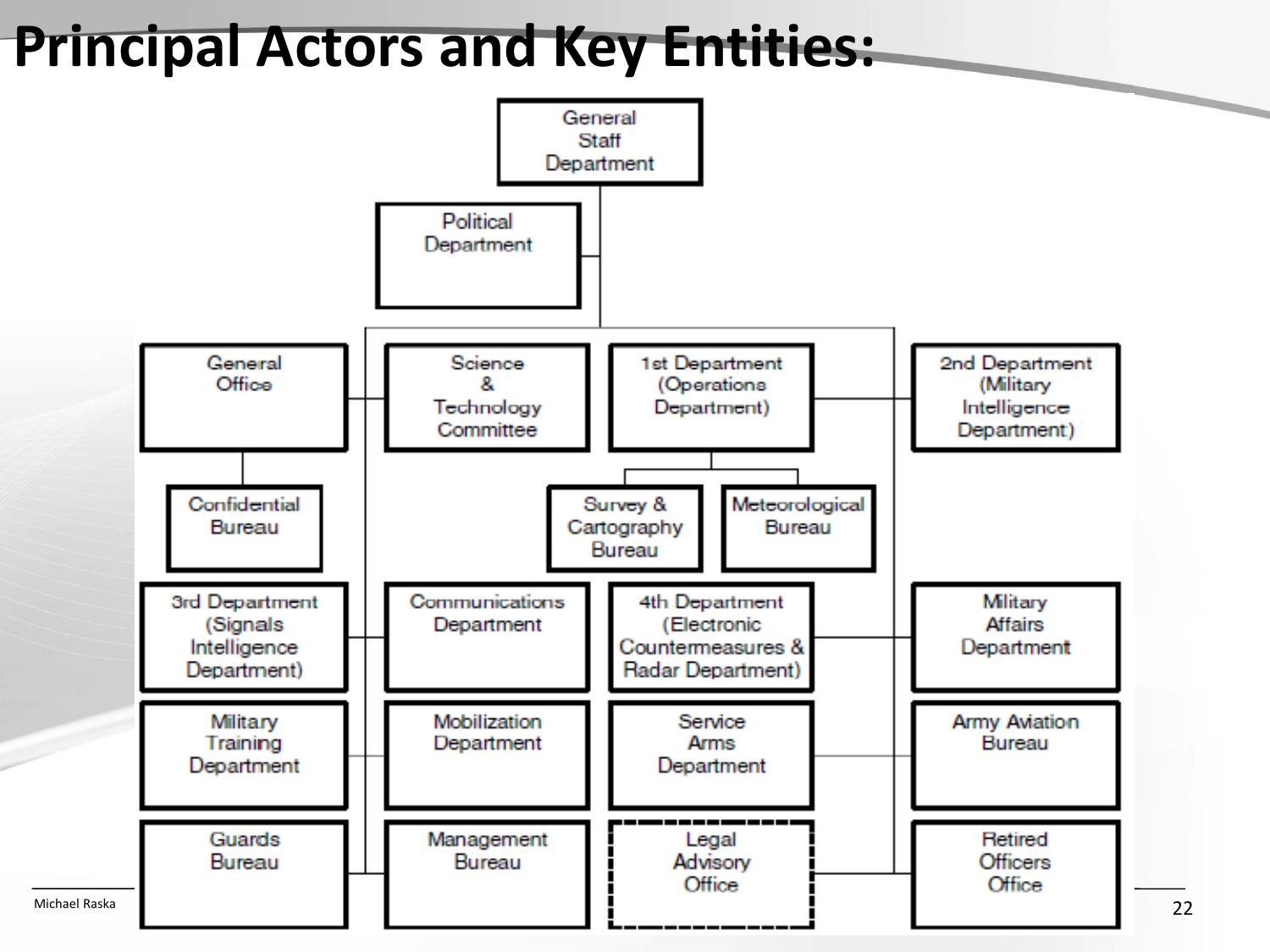## **Principal Actors and Key Entities:**

#### **General Staff Department Fourth Department**

*Electronic Countermeasures Department (ECM)* Department, oversees both operational ECM units and R&D institutes conducting research on a variety of offensive IW technologies;

#### **General Staff Department Third Department**

*Signals intelligence (SIGINT)* focus, large staff of trained linguists and technicians makes it well suited for oversight of the CND and CNE missions in the PLA; Tasked with the foreign signals collection, exploitation, and analysis and also communications security for the PLA's voice and data networks;

#### **Technical Reconnaissance Bureaus**

The PLA maintains at least *six technical reconnaissance bureaus (TRB)* located in the Lanzhou, Jinan, Chengdu, Guangzhou, and Beijing military regions that are responsible for SIGINT collection against tactical and strategic targets and have apparent CNO duties, though few details are available on the exact role or subordination of these units;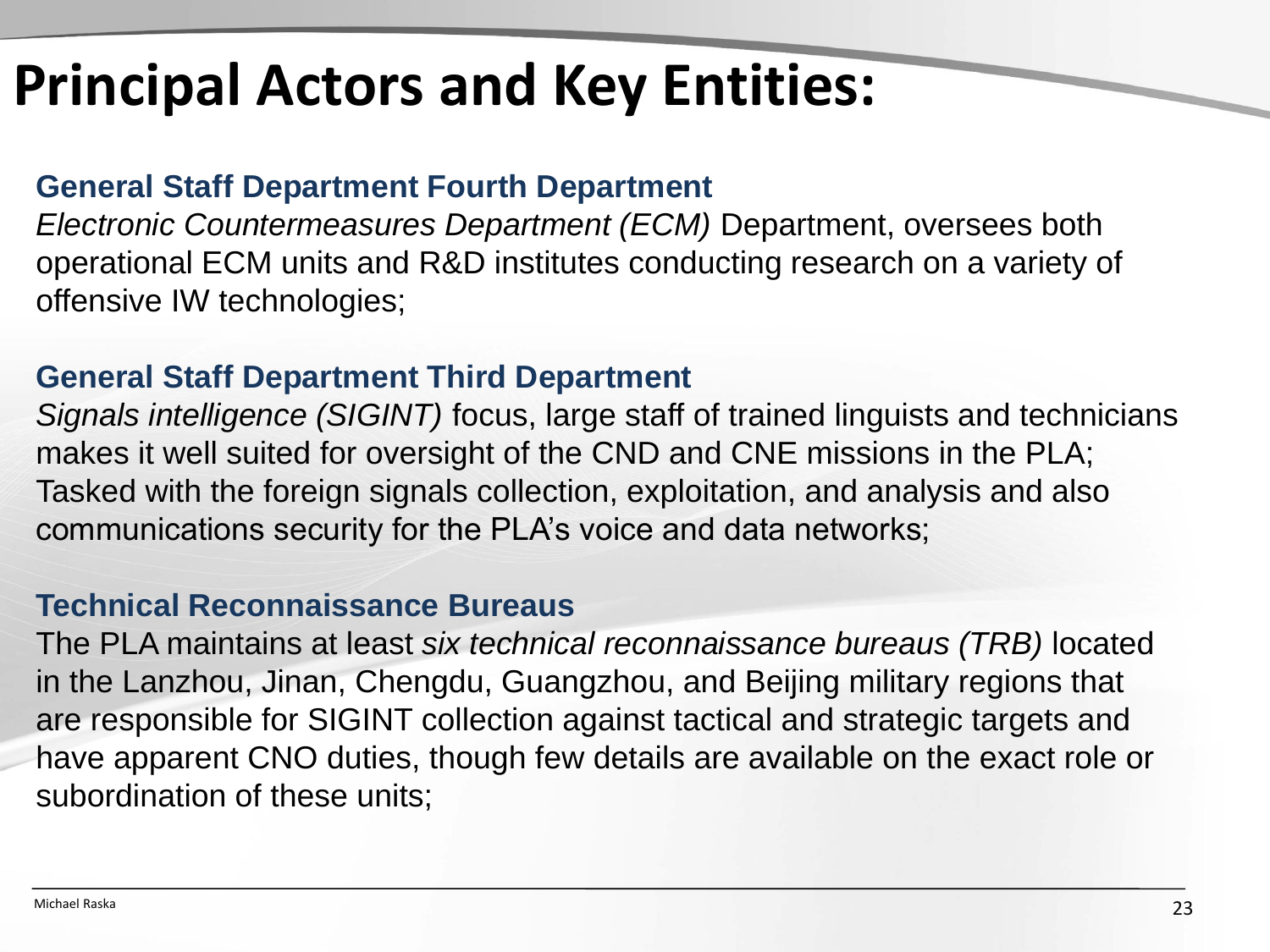## **Principal Actors and Key Entities:**

#### **PLA Information Warfare Militia Units**

Since approximately 2002, the PLA has been creating IW militia units comprised of personnel from the commercial IT sector and academia, and represents an *operational nexus between PLA CNO operations and Chinese civilian information security (infosec) professionals;*

 $\rightarrow$  PLA media reporting indicates that IW militia units are tasked with offensive and defensive CNO and EW responsibilities, psychological warfare, and deception operations, though the available sources do not explain the lines of authority, subordination, or the nature of their specific tasking;

#### **The Chinese Hacker Community**

China's hackers, active in thousands of Web-based groups and individually, represent a mature community of practitioners that has developed a rich knowledge Base: many layers of interest groups: -malware tool developers, legitimate security researchers, hacktivists;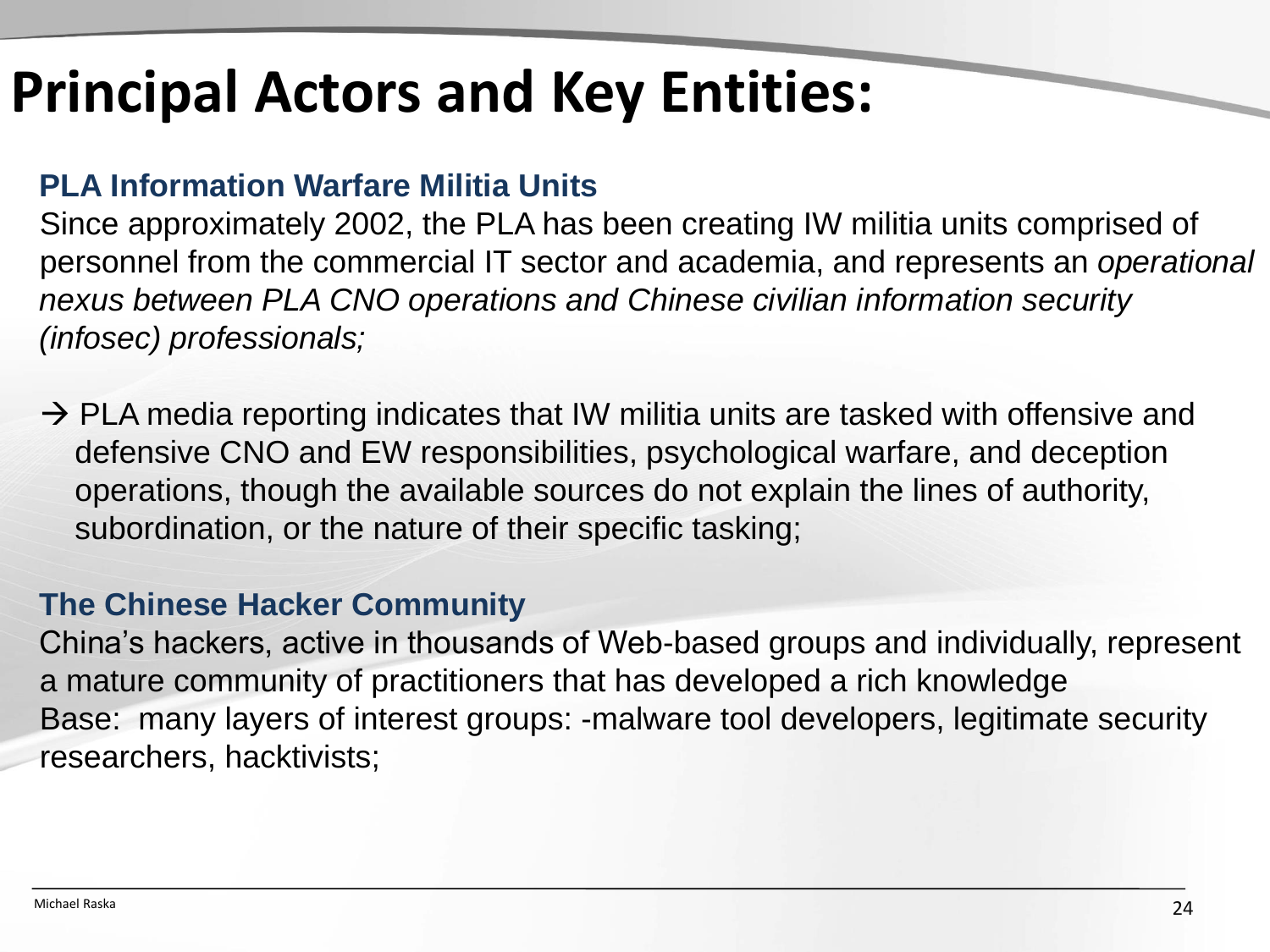# **Cyberespionage:**

Unclassified foreign government and private sector information, once unreachable or requiring years of expensive technological or human asset preparation to obtain, can now be accessed, inventoried, and stolen with comparative ease using CNO;

 $\rightarrow$  China is most frequently cited as the primary actor behind much of the activity;

#### *Cyber reconnaissance:*

- probing the computer networks of foreign government agencies and private companies;
- identifying weak points in the networks, understanding how foreign leaders think,
- discovering the communication patterns of foreign government agencies and private companies
- attaining valuable information stored throughout the networks;

#### *A review of the scale, focus, and complexity of the overall campaign strongly suggest that these operations are state-sponsored or supported.*

access to financial, personnel, and analytic resources that exceed what organized cybercriminal operations or multiple hacker groups operating independently could likely access consistently over several years;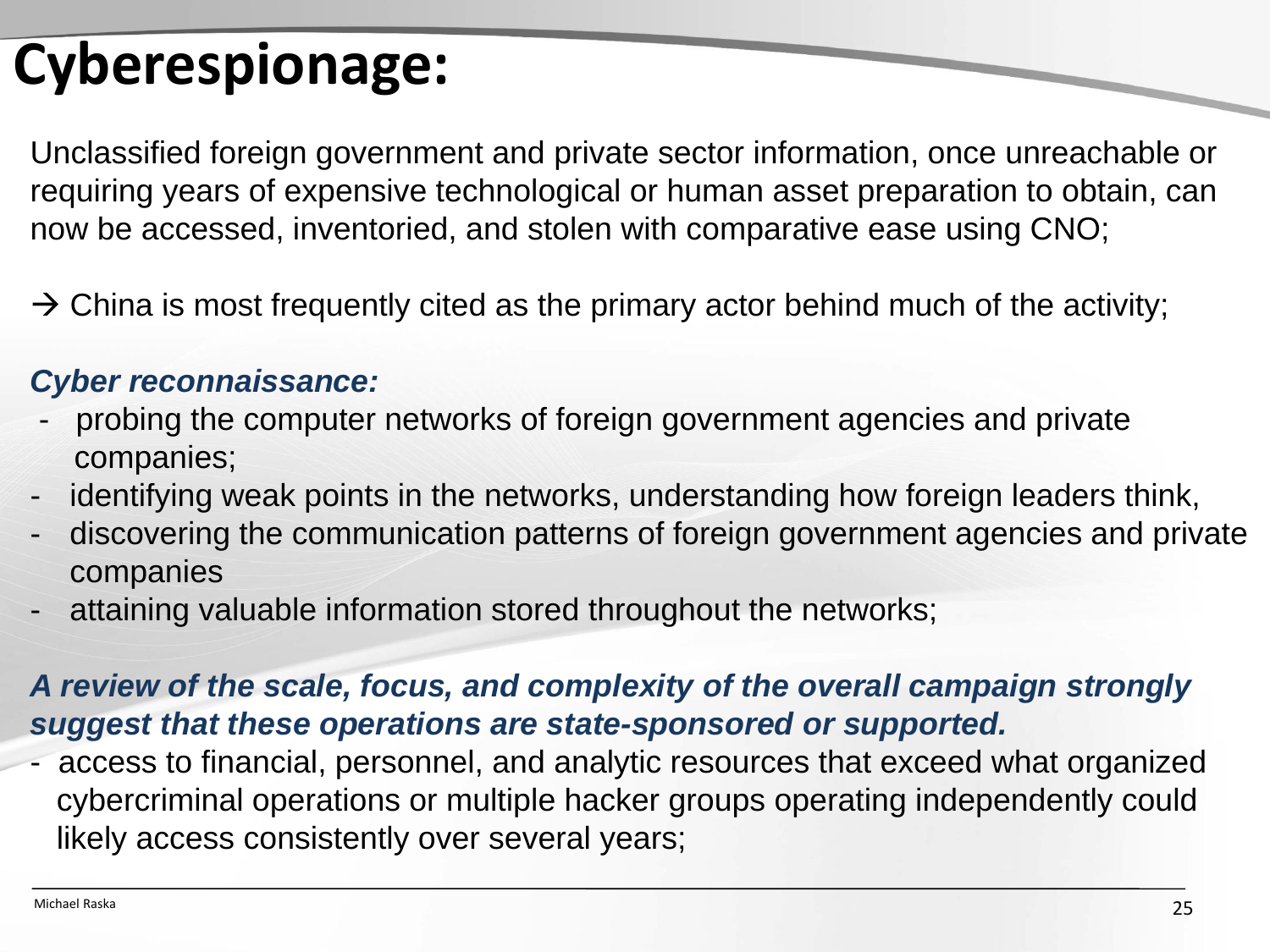## **Advanced Persistent Threat:**

#### *Mandiant 2013 Report:*

#### **Linked APT1 to PLA unit 61398**

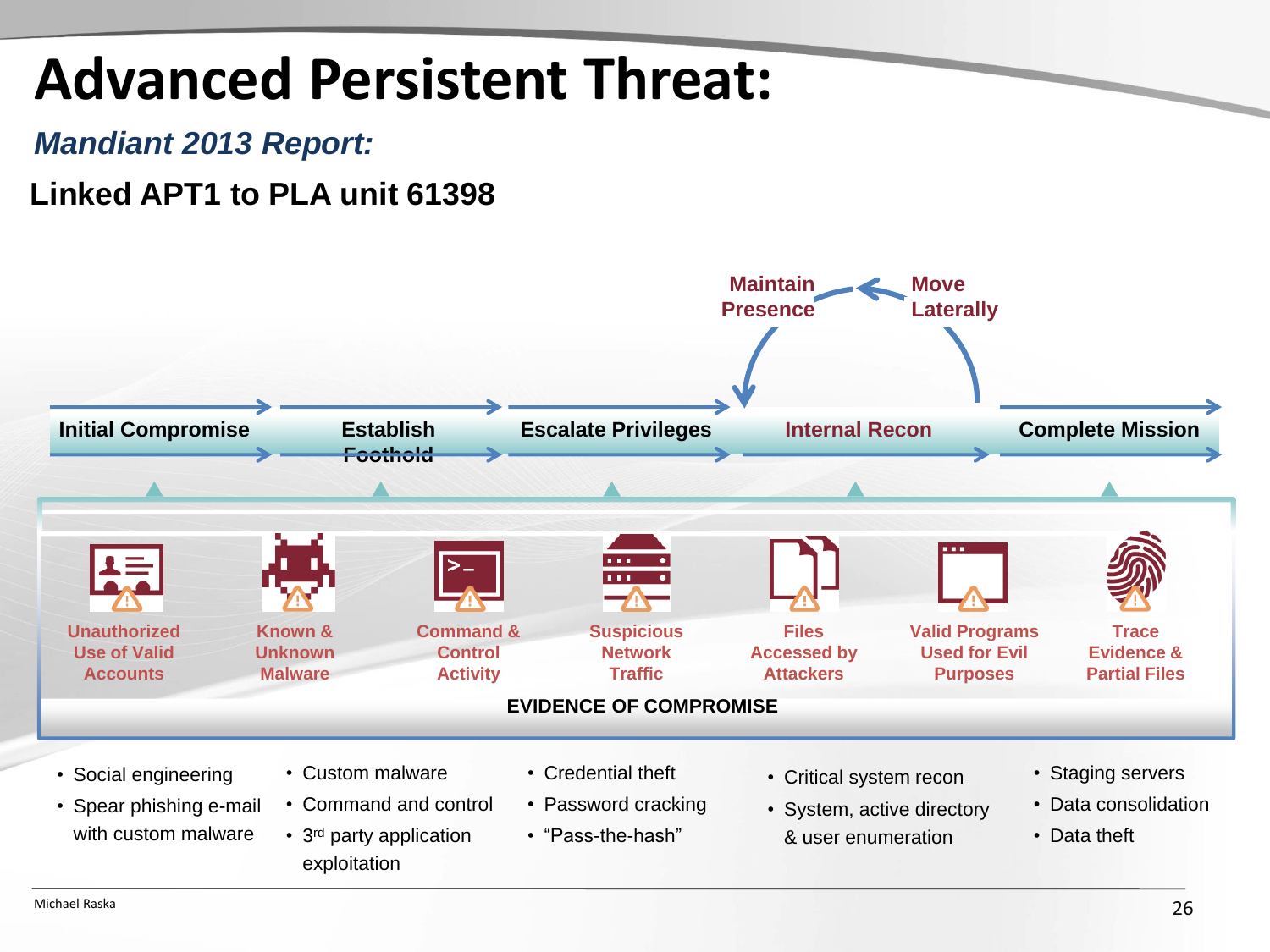### **Part 3:**

### **The Future of Cyberwarfare**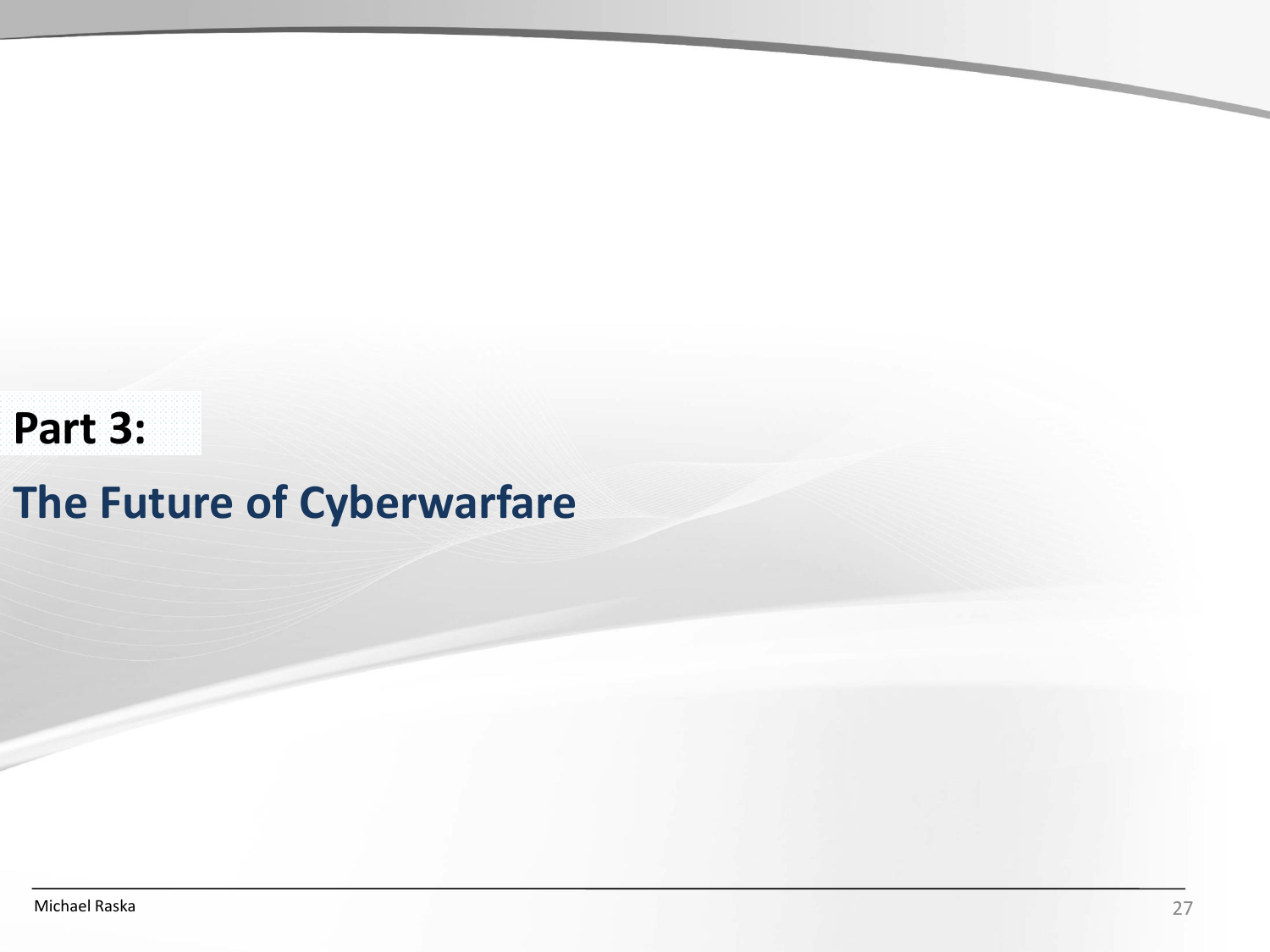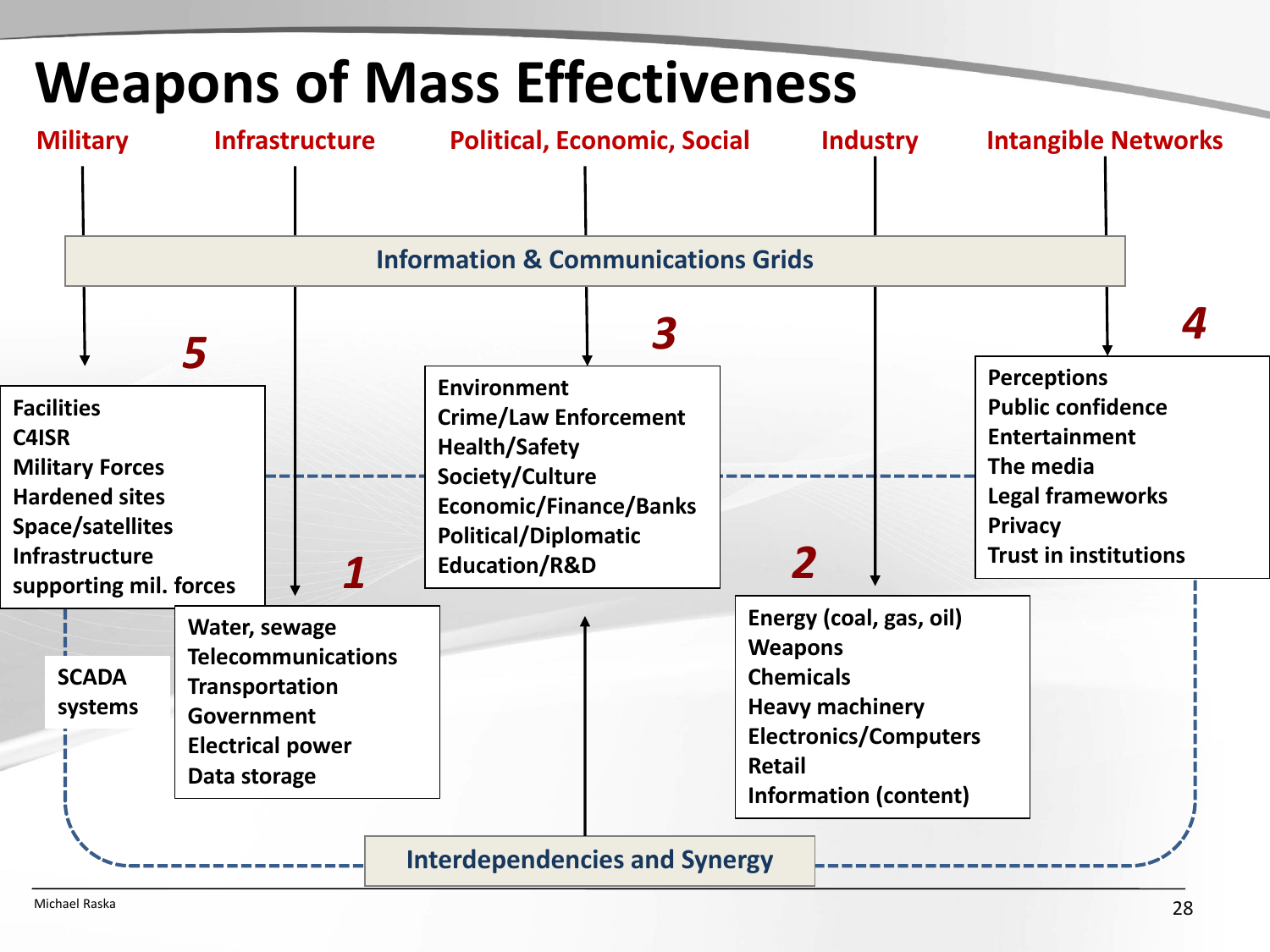# **IW 3.0 Emerging Threat Vectors**

|                                           | <b>Attacks on</b><br>computerized<br>systems                             | <b>Cyber-ops / attacks</b><br>on physical systems                                         |
|-------------------------------------------|--------------------------------------------------------------------------|-------------------------------------------------------------------------------------------|
| <b>Cyber</b><br><b>Espionage</b>          | Attaining intel about the<br>enemy; tactical and<br>operational plans;   | Technological, military,<br>business intelligence<br>gathering;                           |
| <b>Information</b><br><b>Manipulation</b> | <b>Manipulating information</b><br>in cyberspace;                        | <b>Perception management</b><br><b>Strategic communications</b><br>Media / Netwars        |
| <b>Confrontations in</b><br>cyberspace    | <b>Attacking enemy</b><br>computer systems to<br>damage their functions; | <b>Attacks directly affecting</b><br>the function of devices<br>and systems outside cyber |
| Wars that include use<br>of cyberspace    | All above;                                                               | All above;                                                                                |

**Source:** INSS Even & Siman-Tov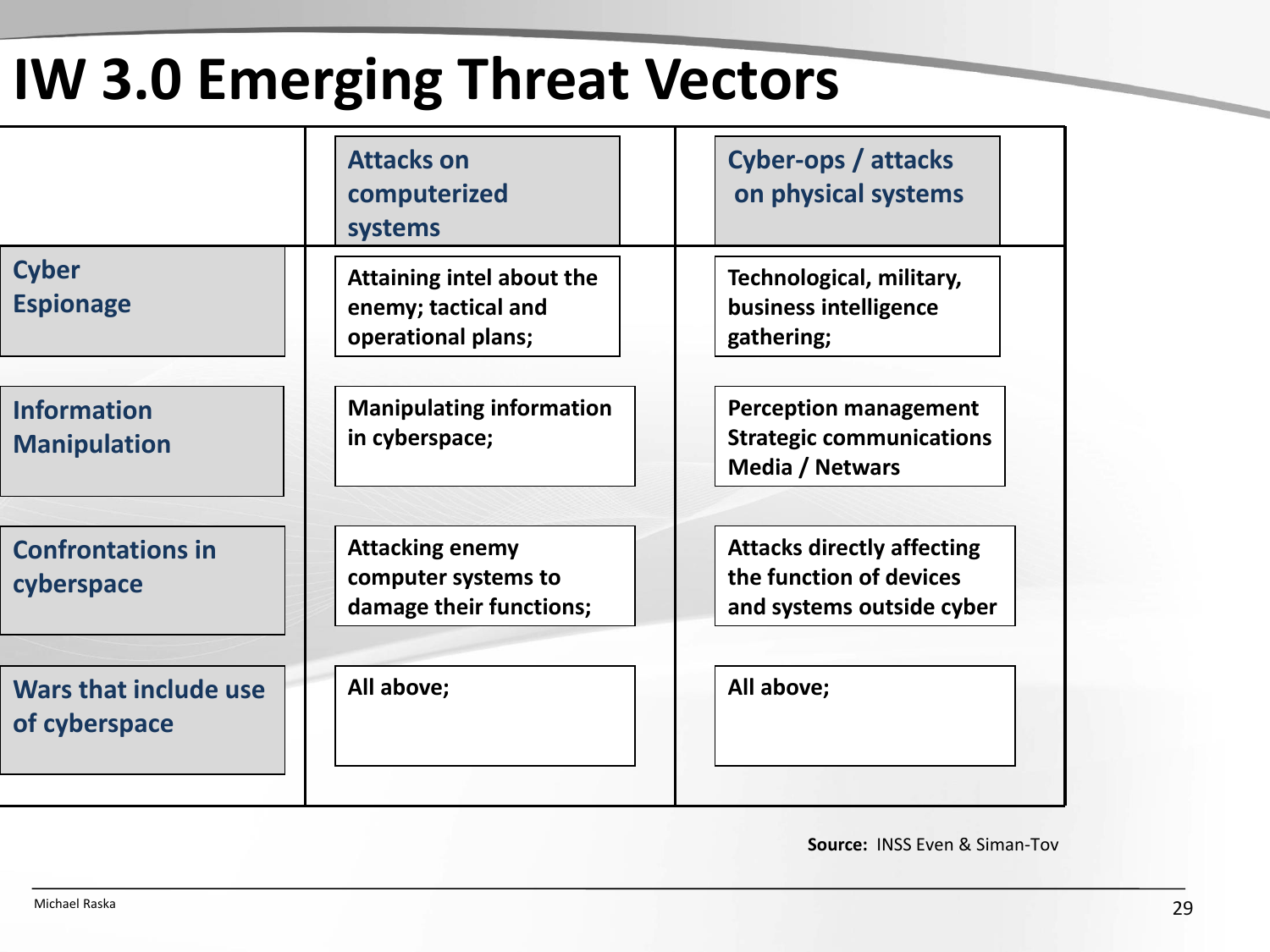## **Infrastructure Targets**

|                       | Water distribution (plant, purification, distribution) |
|-----------------------|--------------------------------------------------------|
| <b>Waste disposal</b> | (used water, drains, processing)                       |
| <b>Communications</b> | (POTS, mobile, satellite)                              |
| <b>Road transit</b>   | (streets, roads, highways, buses & trams)              |
| <b>Train transit</b>  | (regular and underground)                              |
| <b>Air transit</b>    | (passenger and cargo, airplanes, tower control)        |
| Sea transit           | (cargo, passenger, ship, port control)                 |
|                       |                                                        |

**Many of them use SCADA systems: Supervisory Control and Data Acquisition**

#### **i.e. StuxNet atttacks**

**Many SCADA systems are changing from monolithic (closed network) to distributed (semi open network, proprietary and insecure protocols) to networked systems (open network, secure protocols);**

- **Physical intrusion possible to access just** *one* **endpoint;**
- **Residual threat from insiders;**

**Source:** Kibin Labs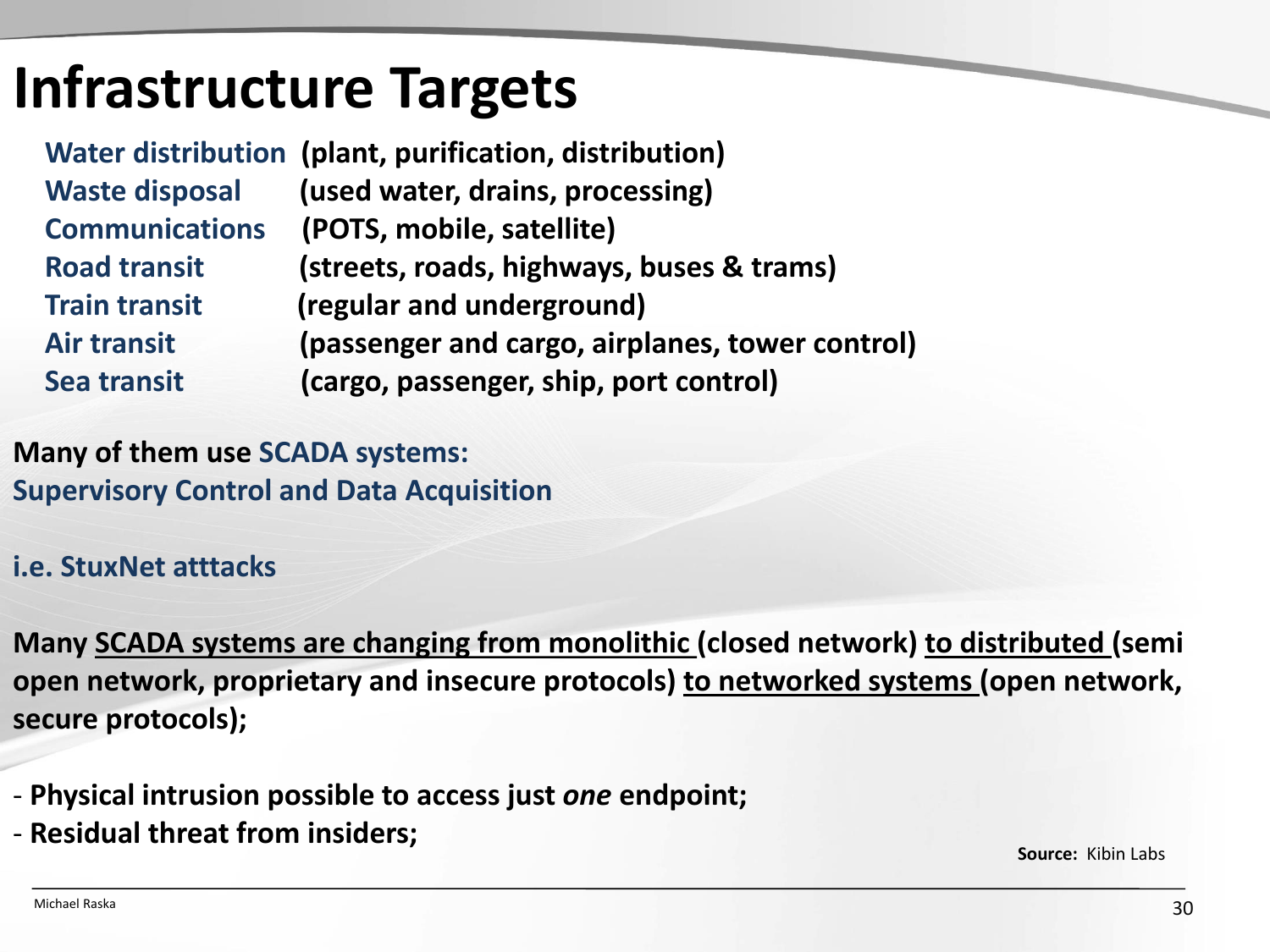## **Attacks Against Satellite Systems**

**Terra AM-1** was "interfered with" for 2 minutes in June, 2008 and again for 9 minutes October;

**Landsat-7** experienced 12 minutes of "interference" in October 2007 and July 2008;

**Current satellite systems are vulnerable to several type of attacks:**

**Denial of Service (Jam Uplink, Overpower Uplink, Jam Downlink)**

**Attack to Orbital Positioning Transponder Spoofing, Direct Commanding, Command Replay, Insertion**



**Dependencies:**

**Finance Communications Transportation Navigation Military Espionage/Reconnaissance News Weather Geology Satellite Internet TV**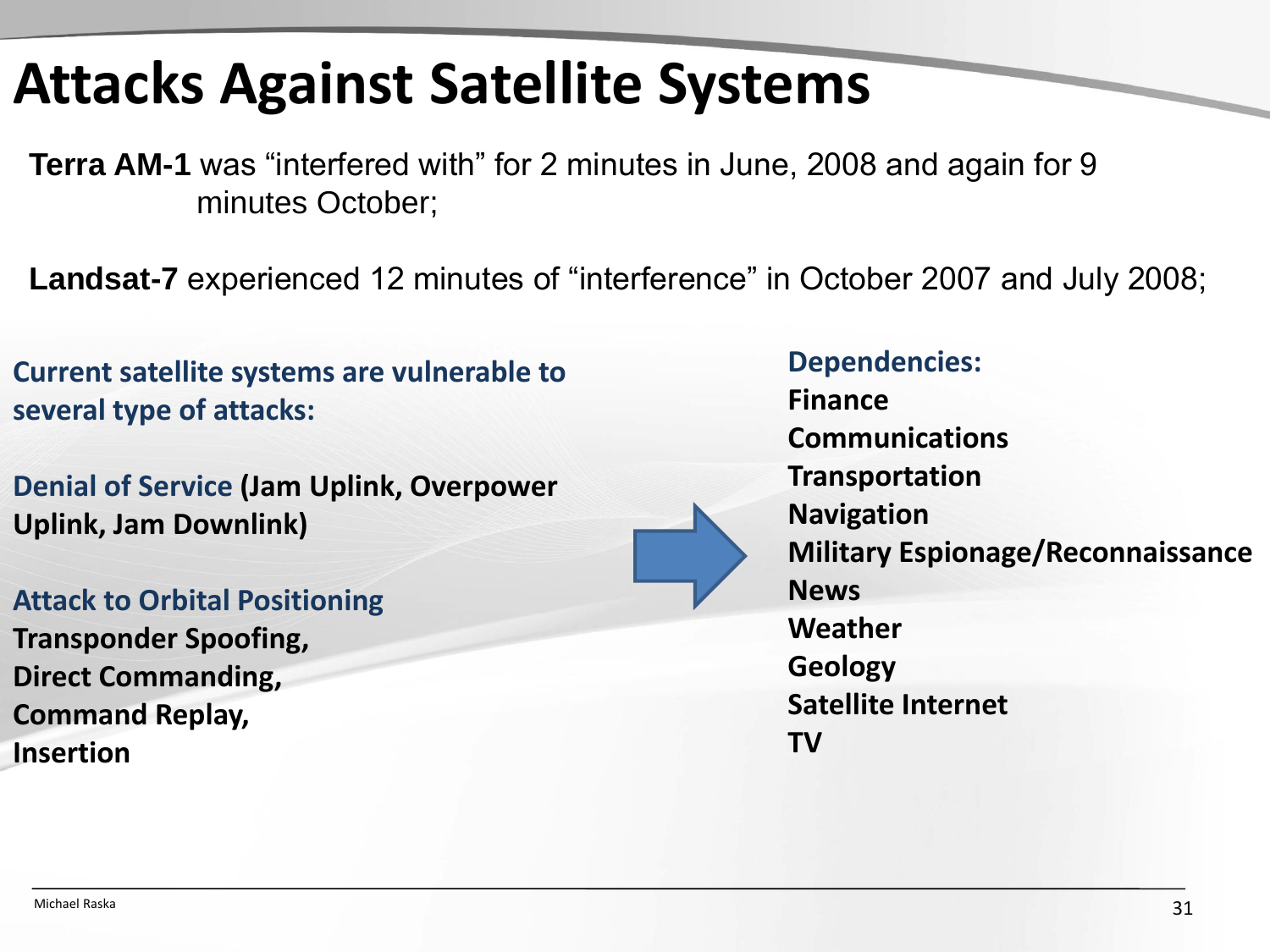## **GPS Spoofing Attacks**



**Unlike GPS signal blocking or jamming, spoofing triggers no alarms on navigation equipment;**

**Broadcasting fake GPS signals from spoofing devices toward ships GPS antennas, slowly overpowering authentic GPS signals until gaining control of the ships' navigation system;**

**GPS spoofing attacks aren't limited to ships - can be used to attack any system using GPS technology, including aerial defense systems, drones**  *MILITARY TARGETS*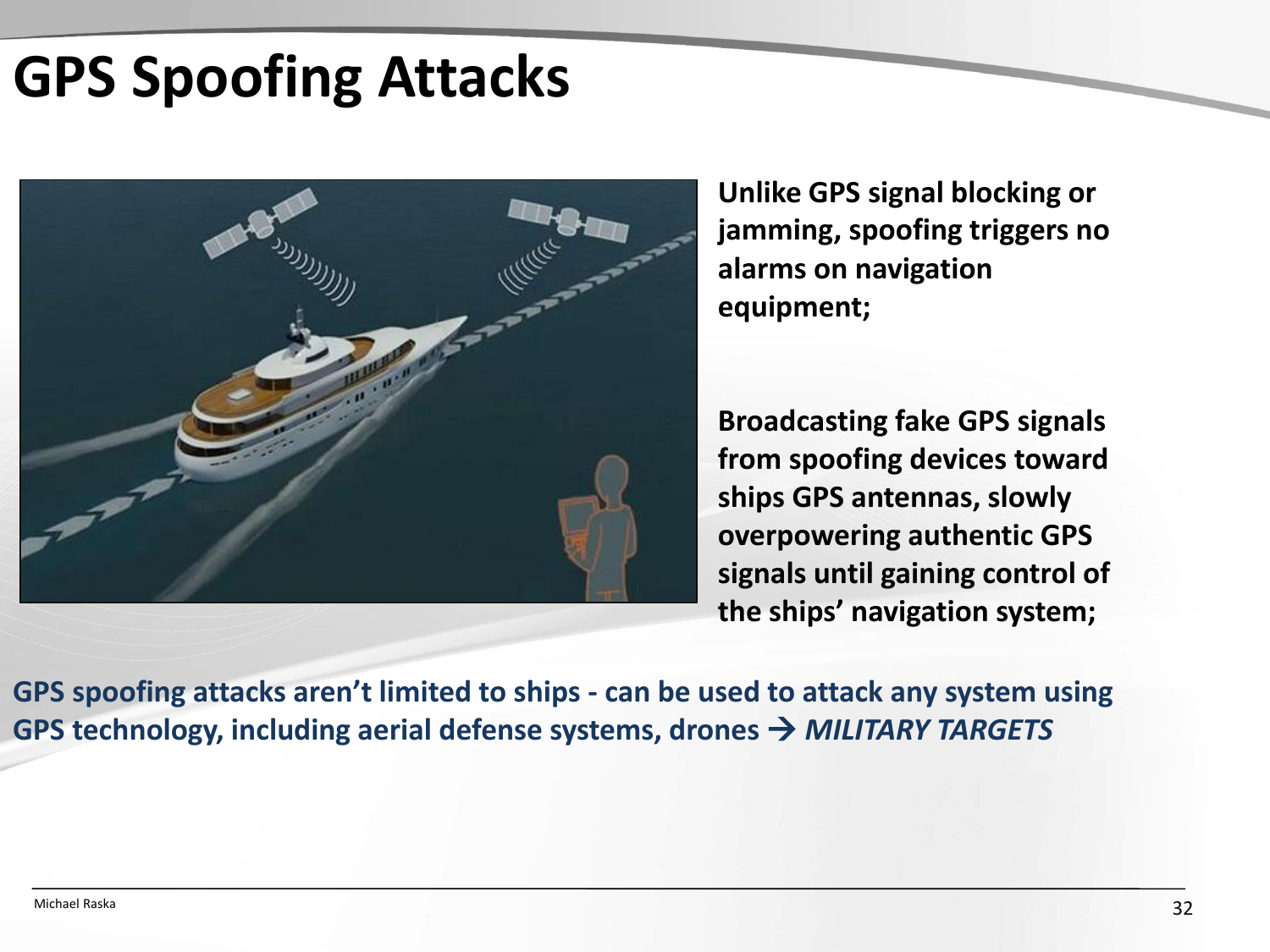# **Strategic and Policy Implications**

#### • **IW/cyber-warfare is continuously evolving:**

**The scope, magnitude, and impact of IW/CW threats is increasingfrom systematic and persistent, to decentralized and dispersed, to accidental and non-malevolent;**

**Difficulties in identifying threats, formulating effective responses: Who is responsible for IW/cyber defence? Vulnerabilities? Types of response?**

#### • **No country or organisation is immune:**

**Information/cyber security is a complex problem: Governments, corporations, military organizations, and private citizens all depend on technology and information;**

• **Different priorities in the development of cyber-warfare capabilities may lead to new balances of power between nation-states and non-state actors;**